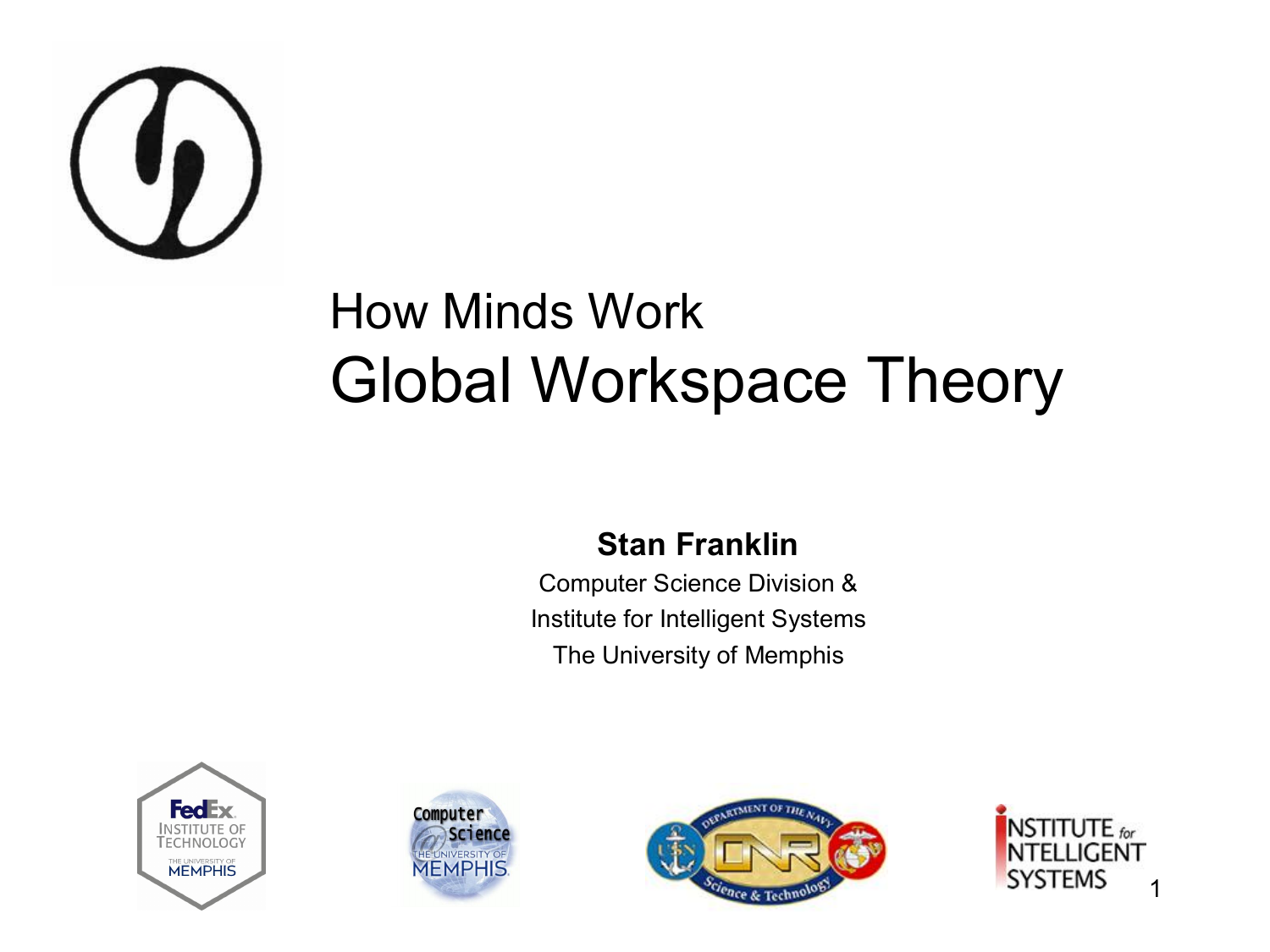# Global Workspace Theory

- A Theory of Consciousness
- A Theory of Cognition
- A Theory of Mind

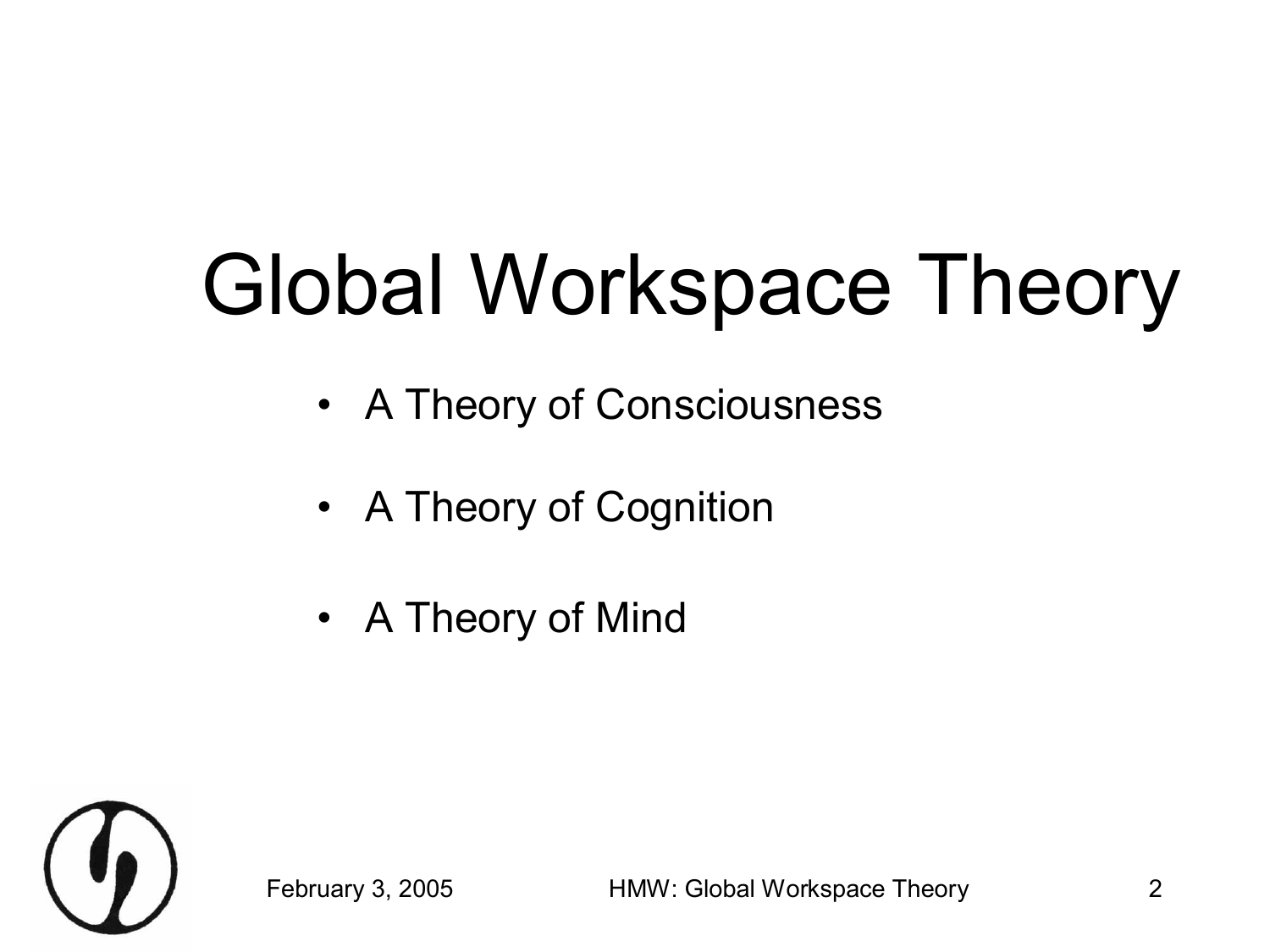# The Multiplicity of Mind

- Baars  $-$  The nervous system as a distributed parallel system of many different specialized processors
- Hofstadter Codelets
- Jackson Demons
- Minsky Agents
- Ornstein Small Minds

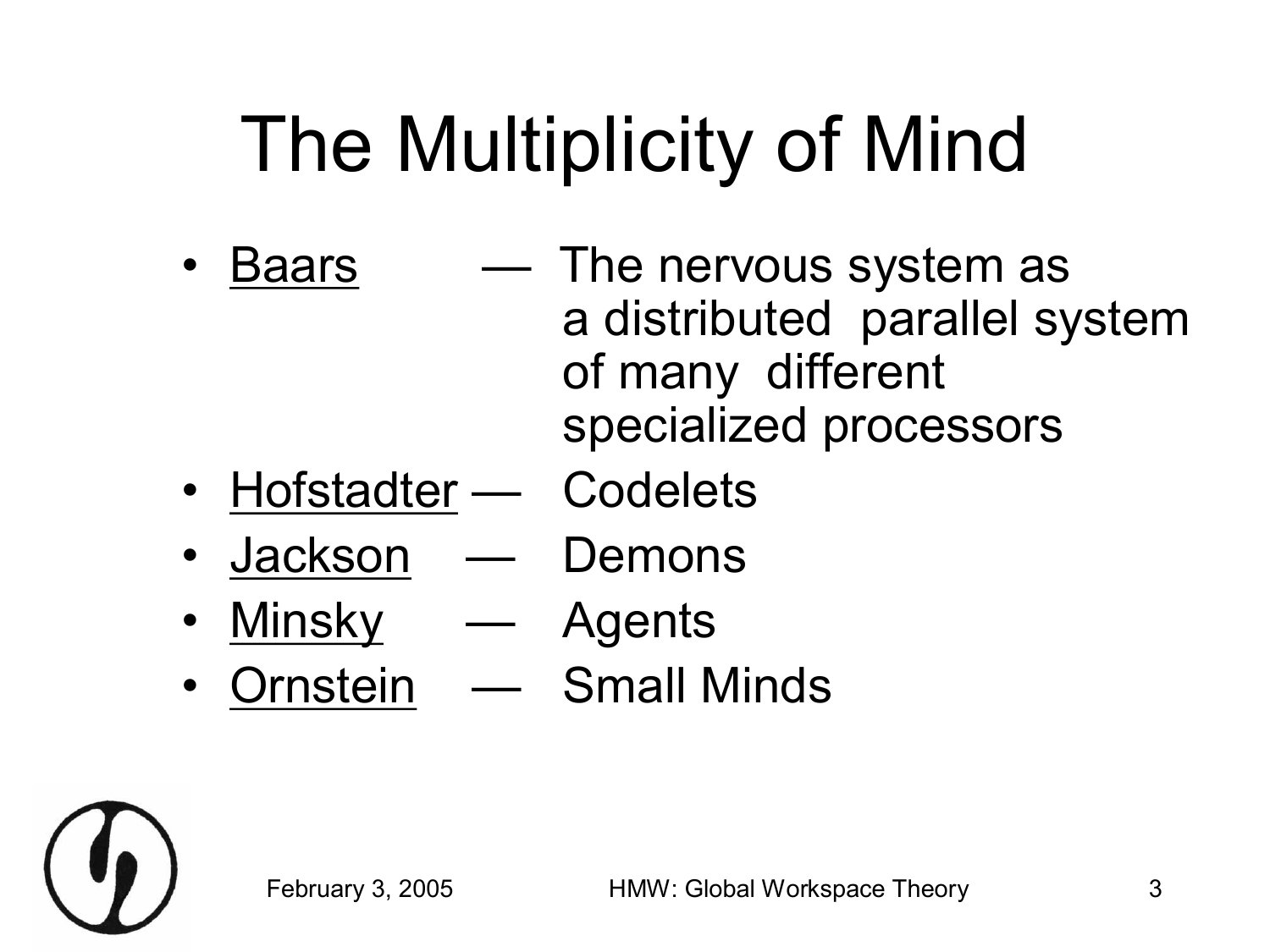### The Theater Metaphor

- Stage working memory
- Players processors in
- 
- working memory
- Spotlight attention to the contents of consciousness
- Backstage contexts
- Audience  $-$  all the other processors

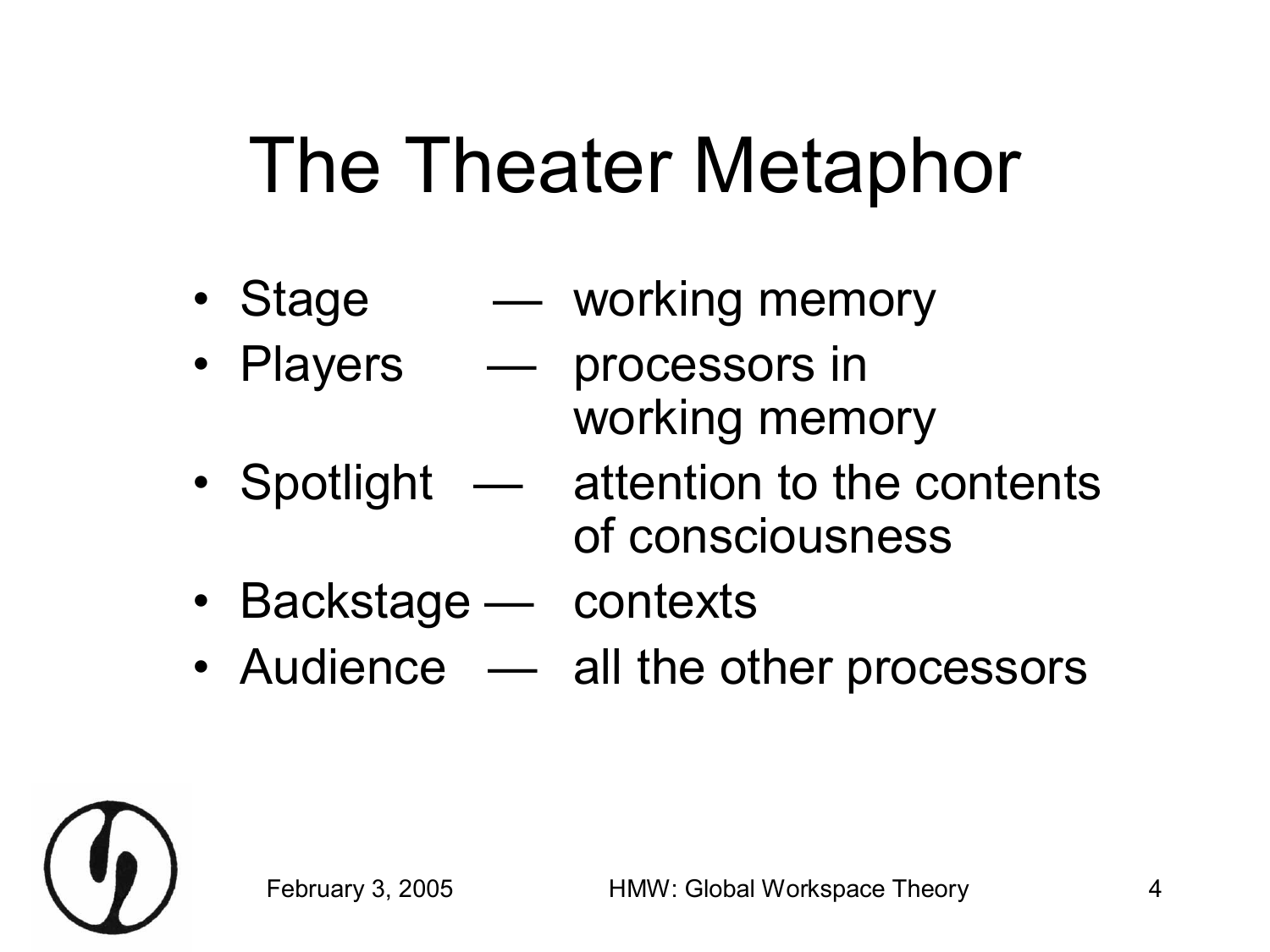# Vs. the Cartesian Theater

- Place in the brain, or mind, where "it all comes together"
- Fusion of sensory modalities, for example
- See Dennett's *Consciousness Explained*
- Seems to require a homunculus
- Not to be confused with Baars' theater metaphor

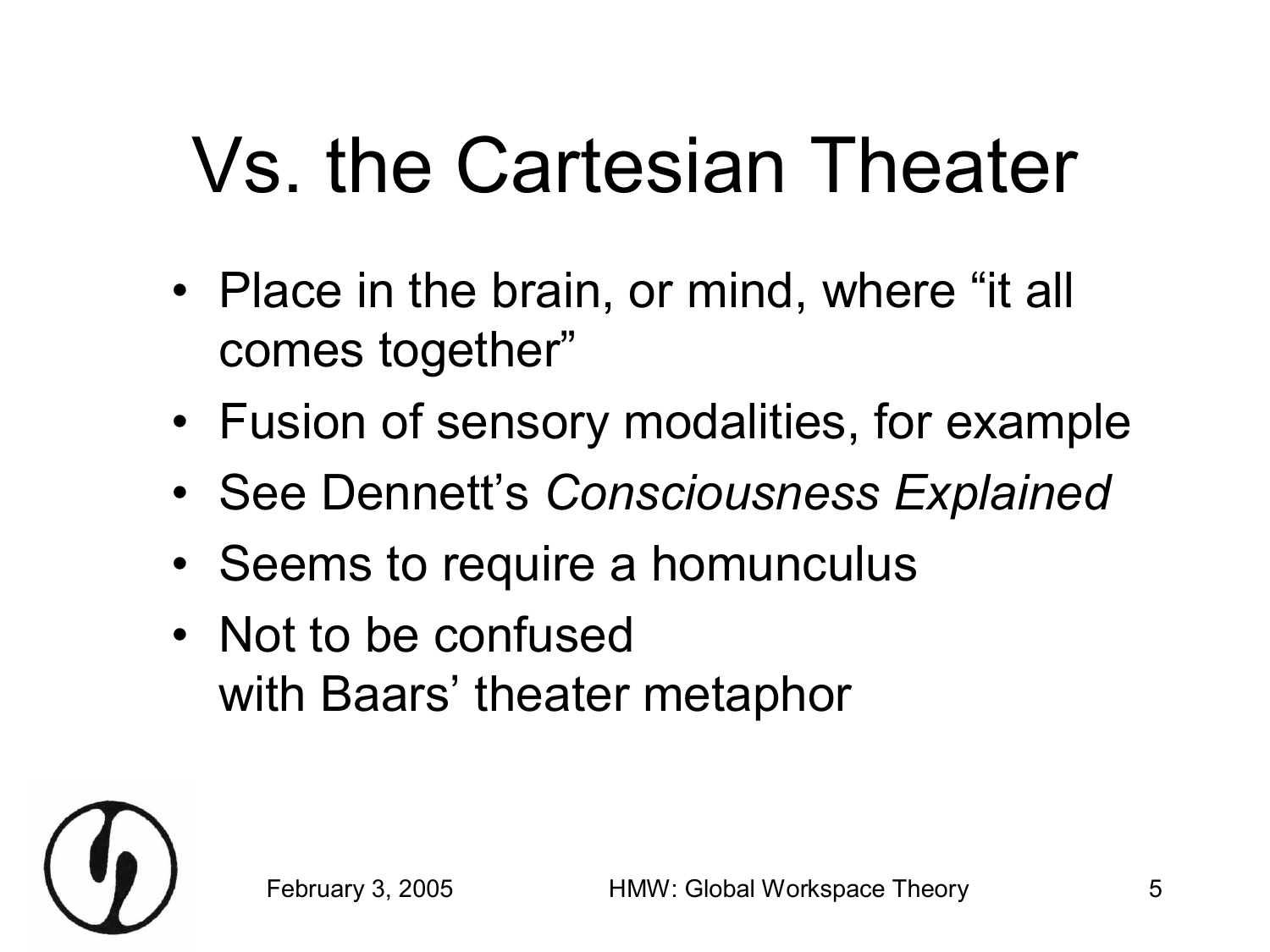# The Stage

- Working memory
- Short term memory
- Limited capacity  $7 + 2$
- Includes conscious contents

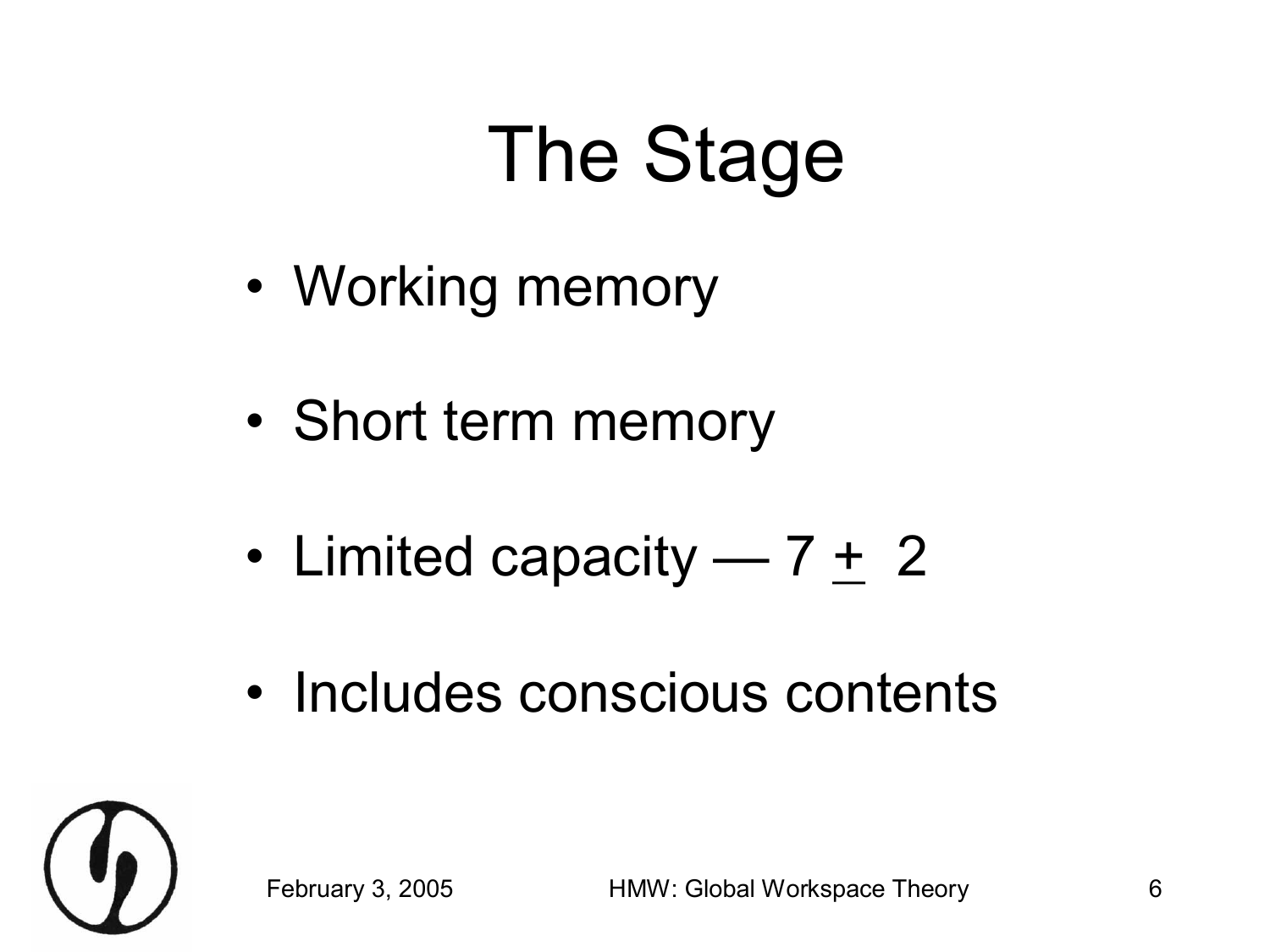# The Players

- Each player is a processor
- Each is active
- Each is immediately available to consciousness
- Some are conscious, some not

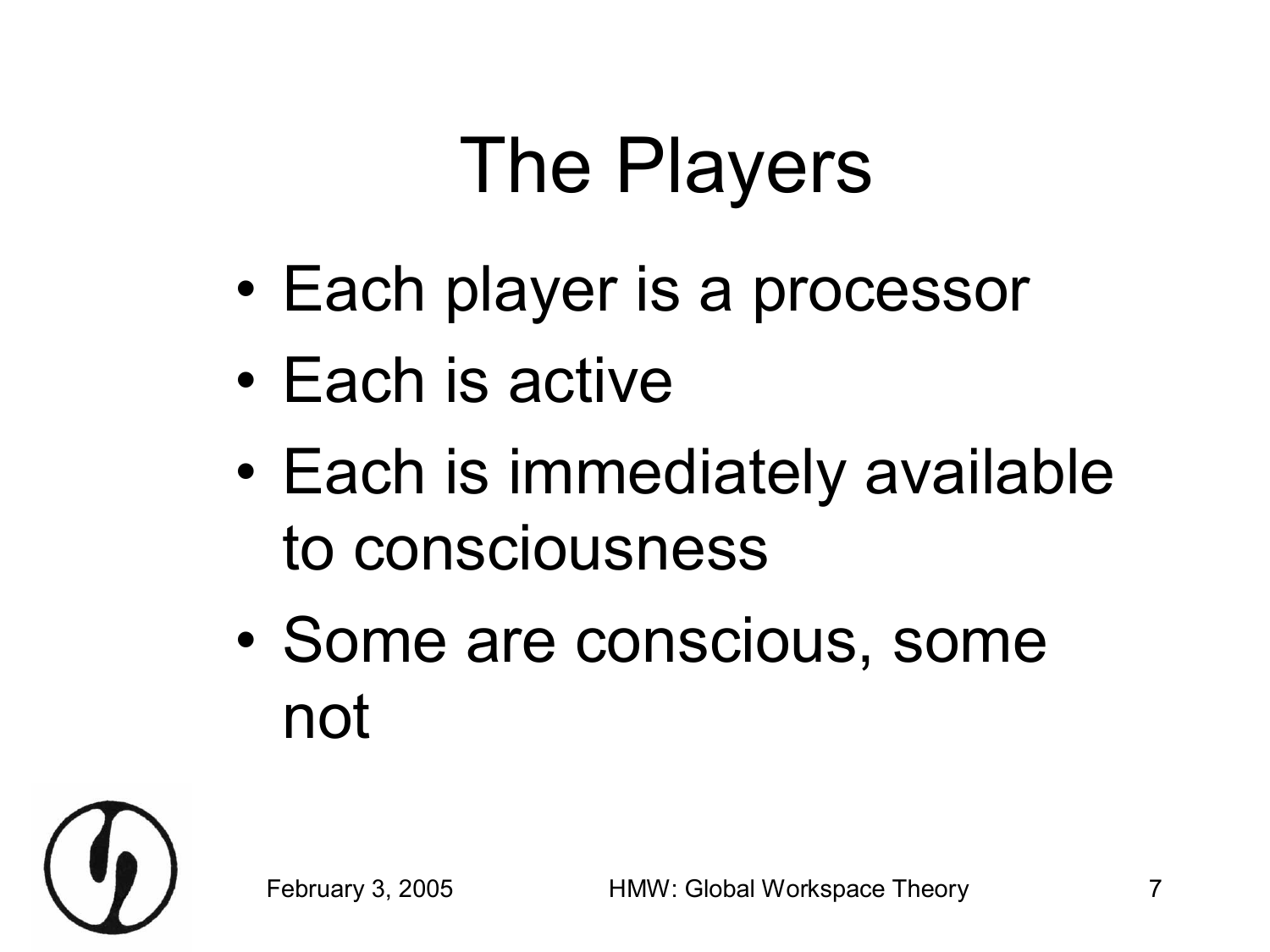# The Spotlight

- Mechanism for attention
- Shines on the content of consciousness
- Contents are a coalition of processors
- Not all players need be in the spotlight
- More later

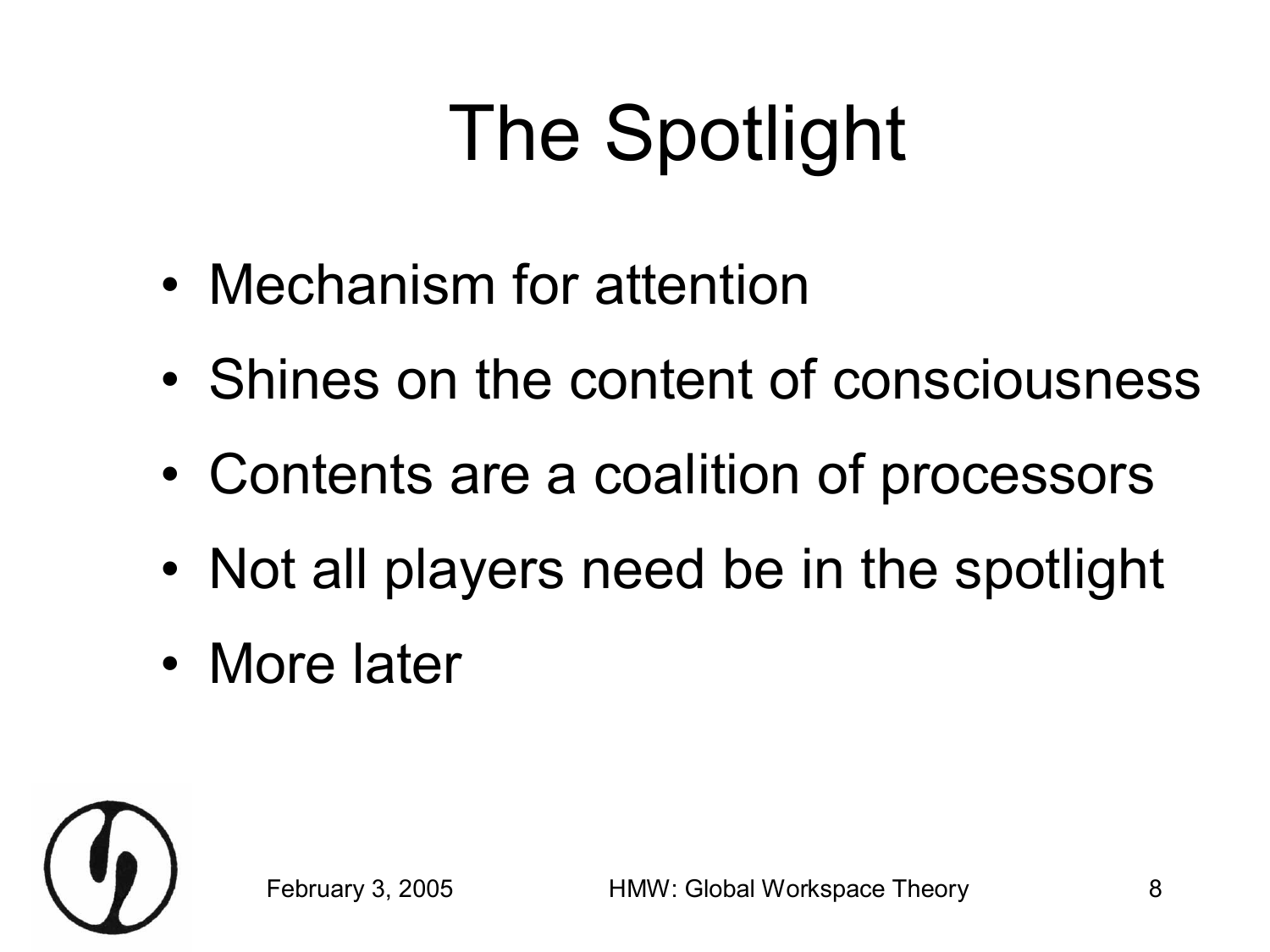### Backstage

- Contexts
- Each context a coalition of processors
- Contexts normally not conscious
- More later

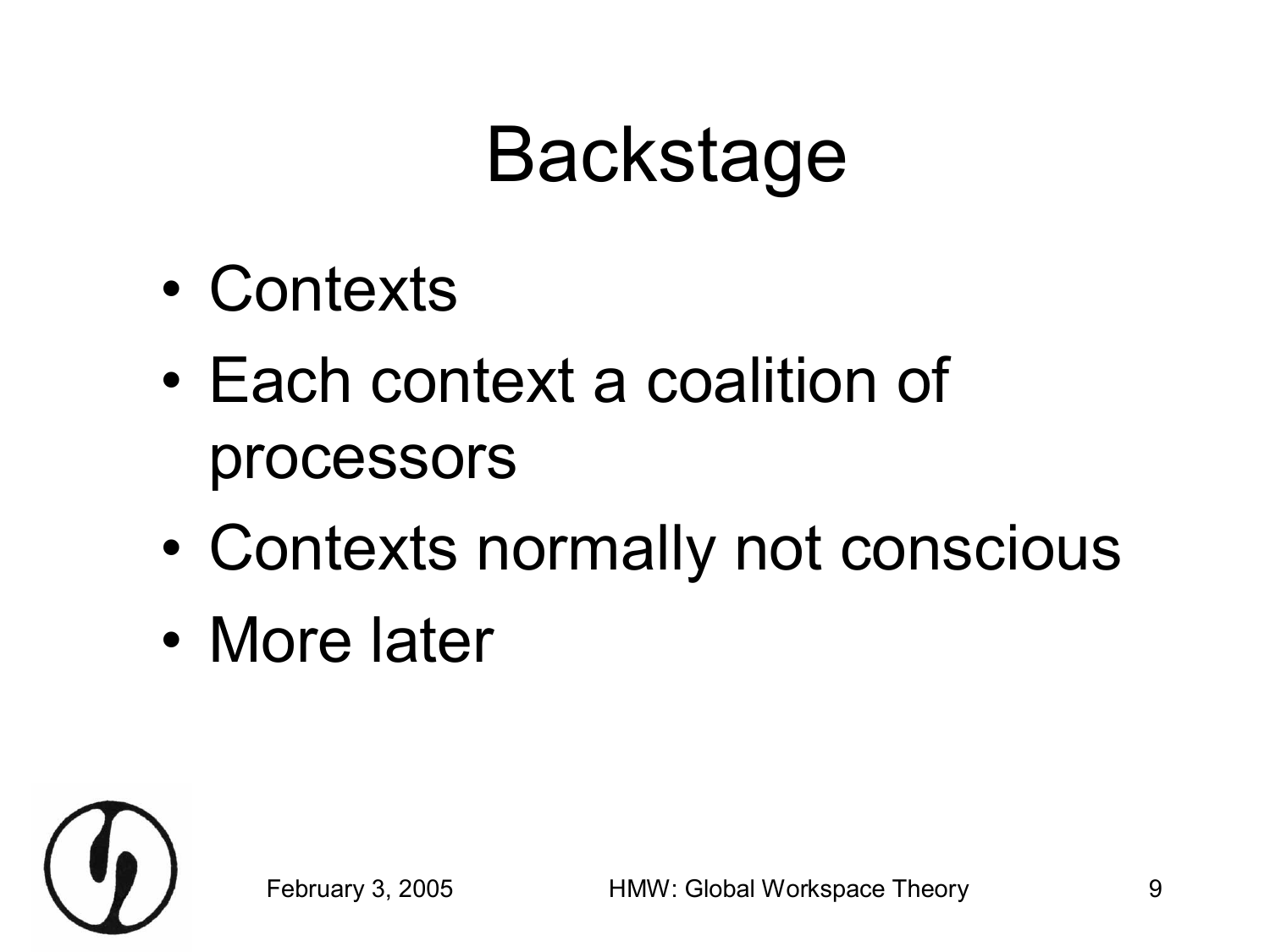#### Audience

- All processors neither on stage nor backstage
- Some may be not currently active
- Some may be currently active but not in working memory
- Those not active will become active when their name is called, or when something of interest occurs
- Some will understand the language of a player in the spotlight, some won't

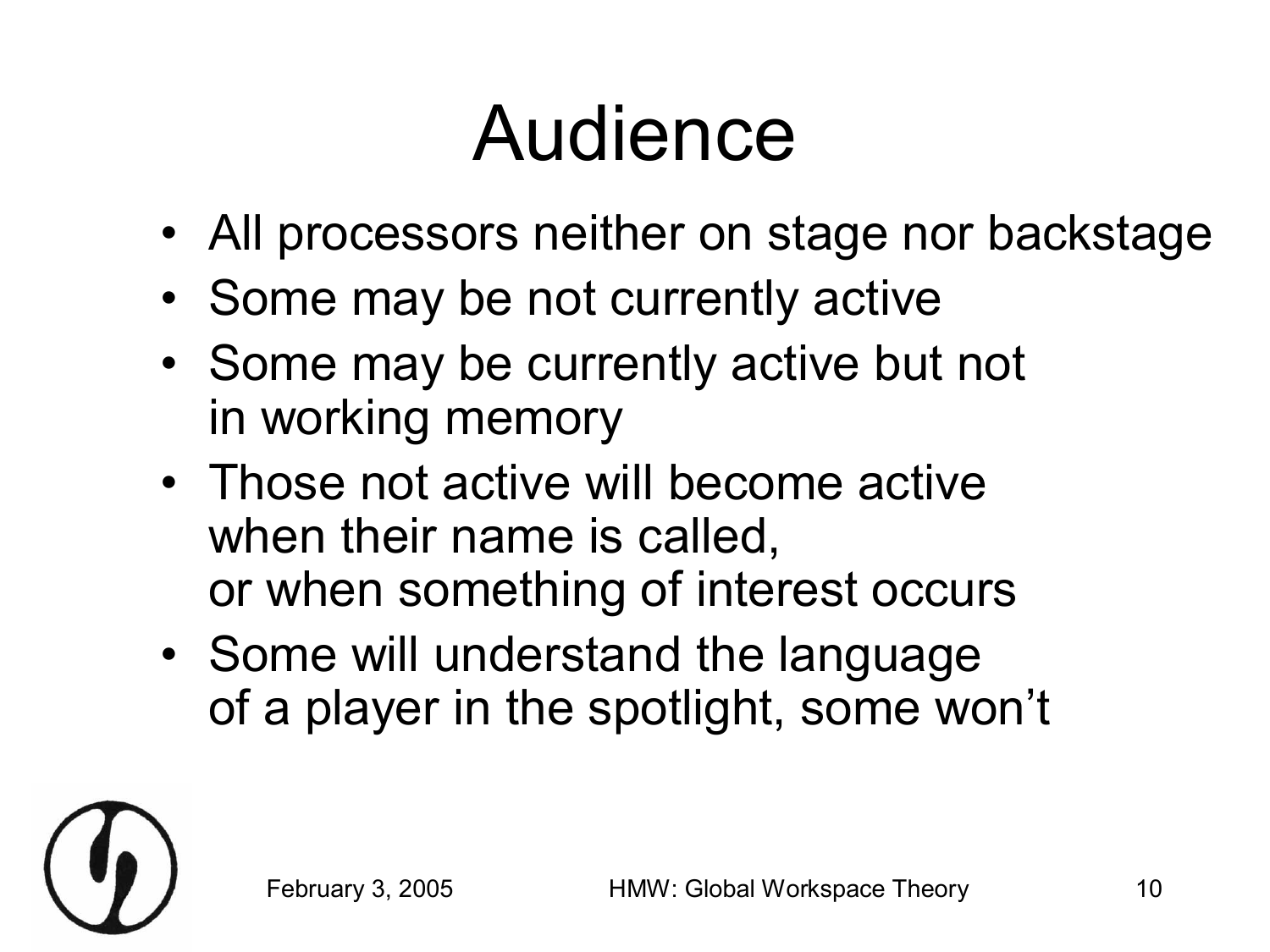#### Consciousness

- What's in the spotlight
- Limited capacity
- Coalition of codelets
- Message from these codelets broadcast to all other codelets
- "...serves to disseminate a small amount of information to a vast unconscious audience…"
- "The payoff for limited capacity seems to be vast access."

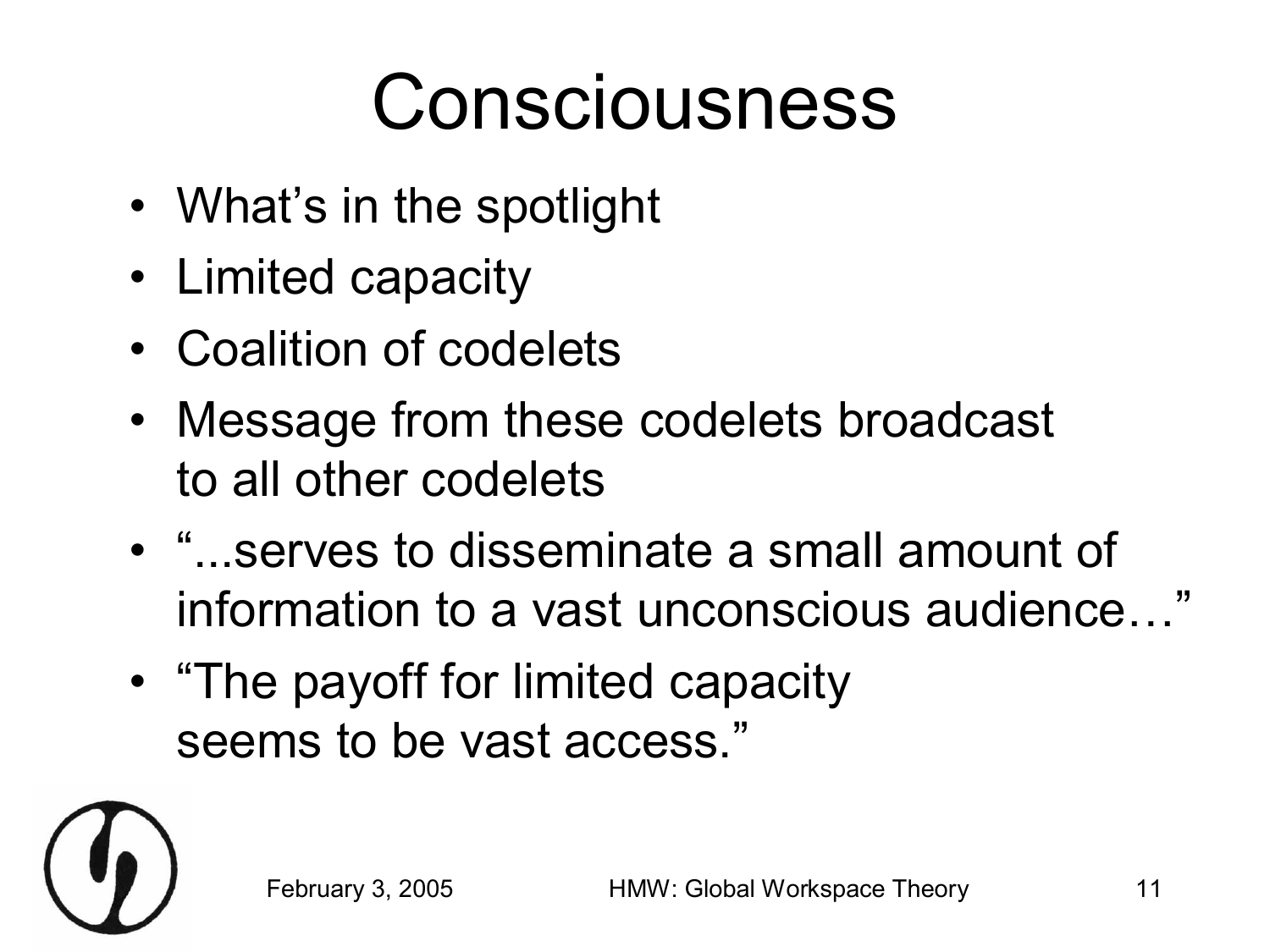### Global Workspace in Action





February 3, 2005 HMW: Global Workspace Theory 12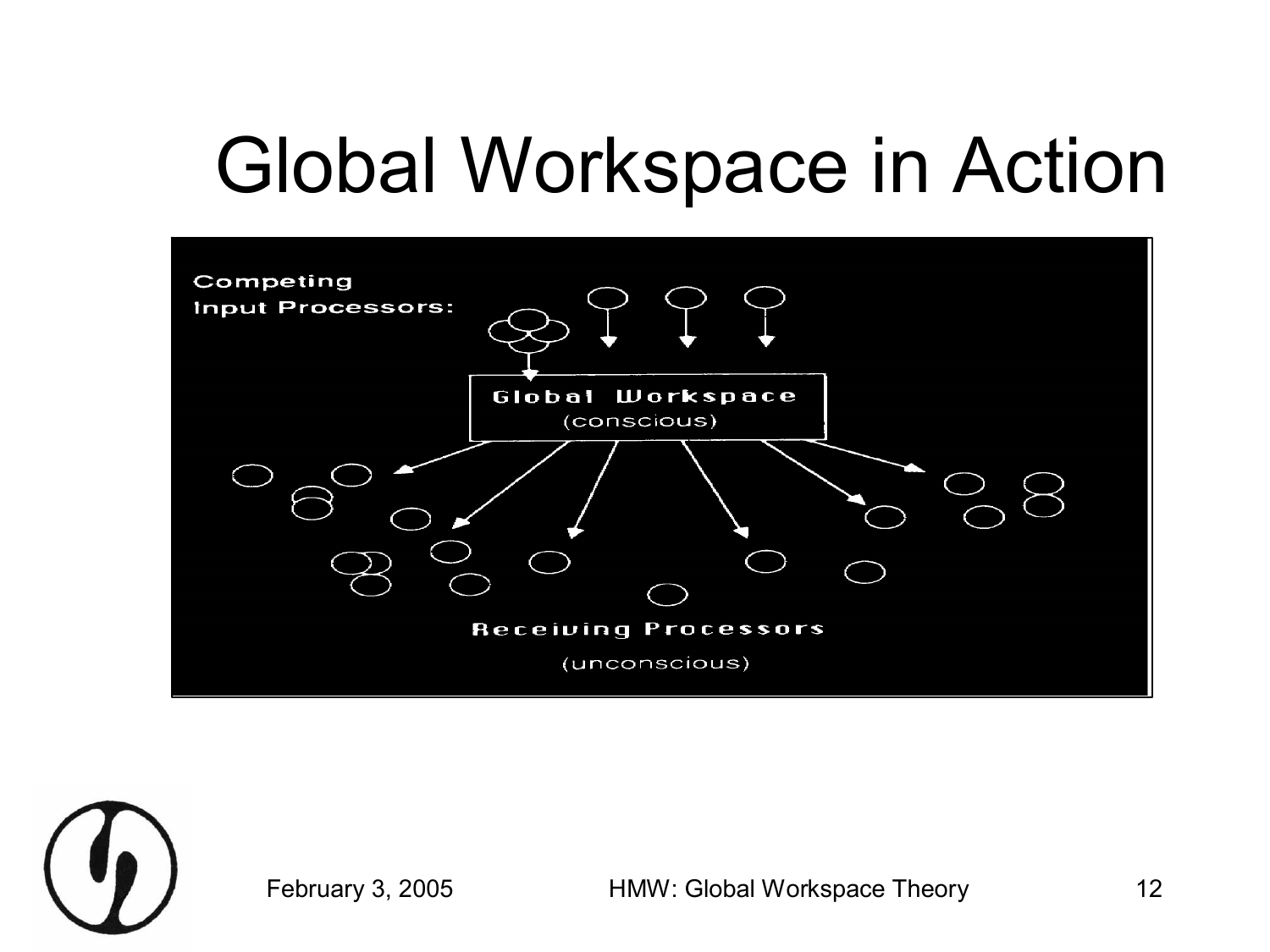# What's in Consciousness

- Perception
	- Visual
	- Auditory
	- Other
	- Combinations
- Inner speech
- Visual imagery

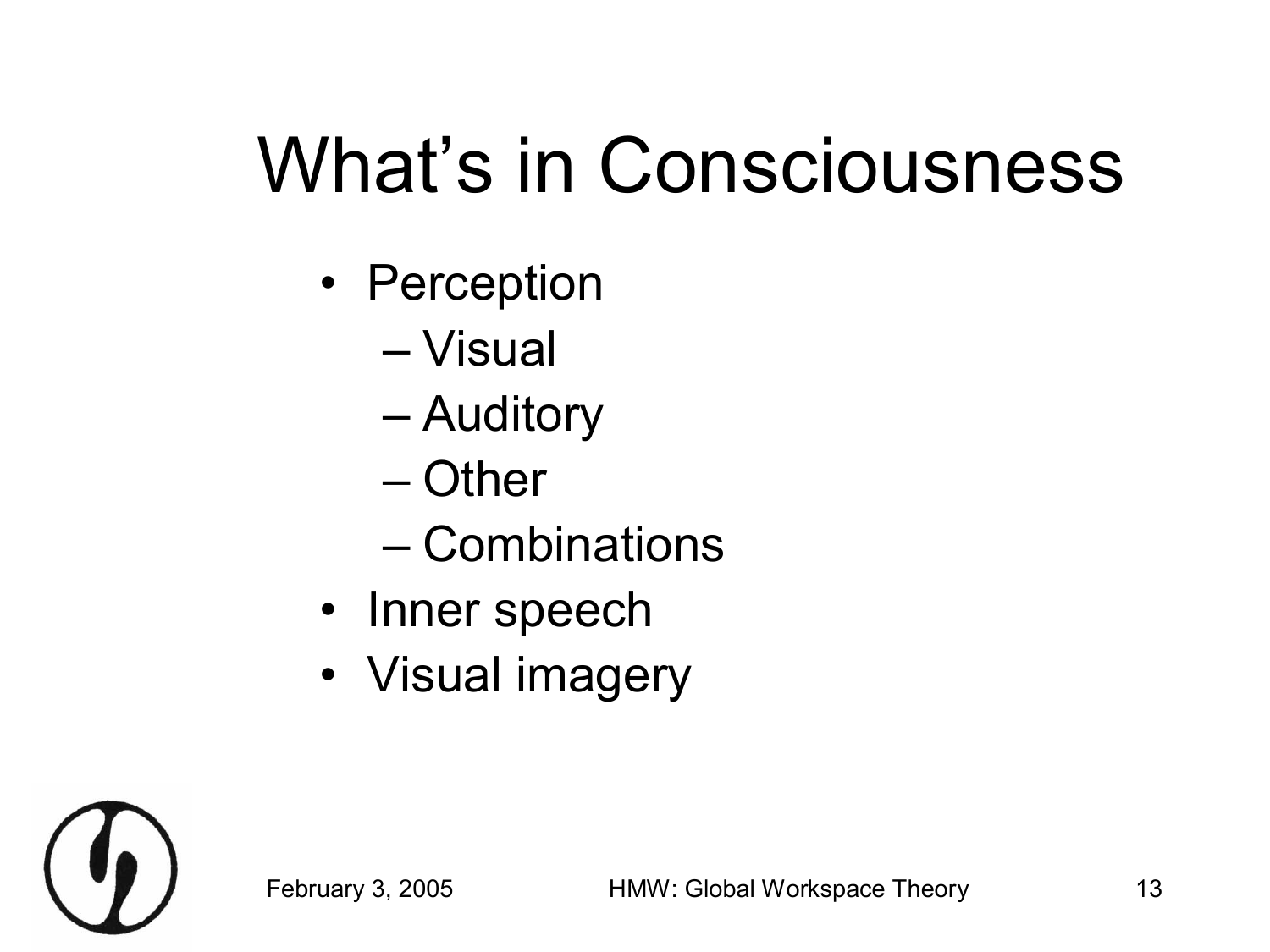# Tickets to the Spotlight

- Novelty
- Relevancy
- Informativeness
- Problems
- Inconsistency
- Violated expectations
- Whatever can't be dealt with by unconscious, automatic processors.

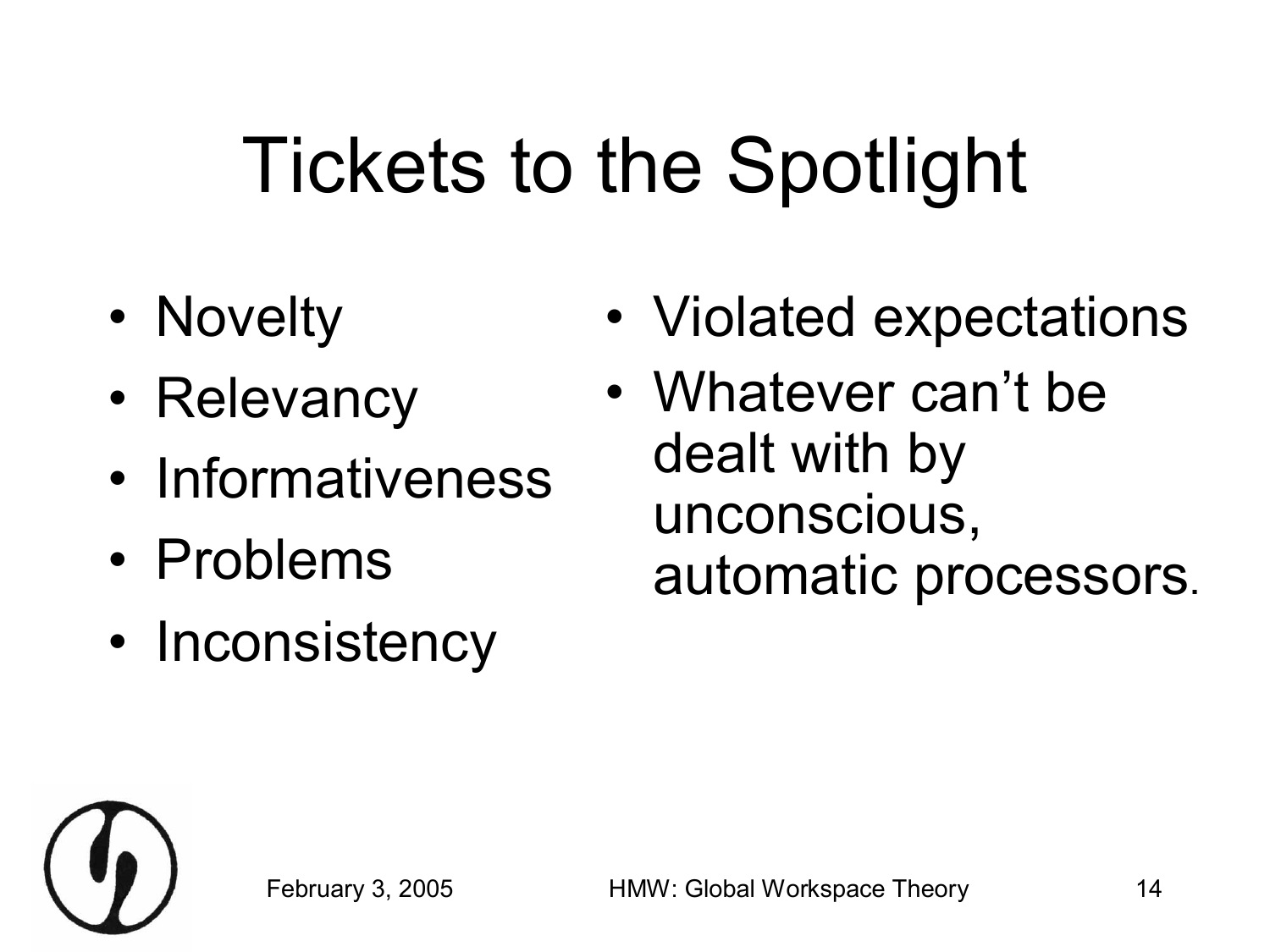# Questions and Answers

• *Why consciousness?*

To recruit other processors to help deal with situations that can't be handled automatically and subconsciously.

• *Why serial?*

All processors must receive messages in their proper order to preserve causality.

• *Why limited capacity?* Long messages are hard for small processors to deal with.

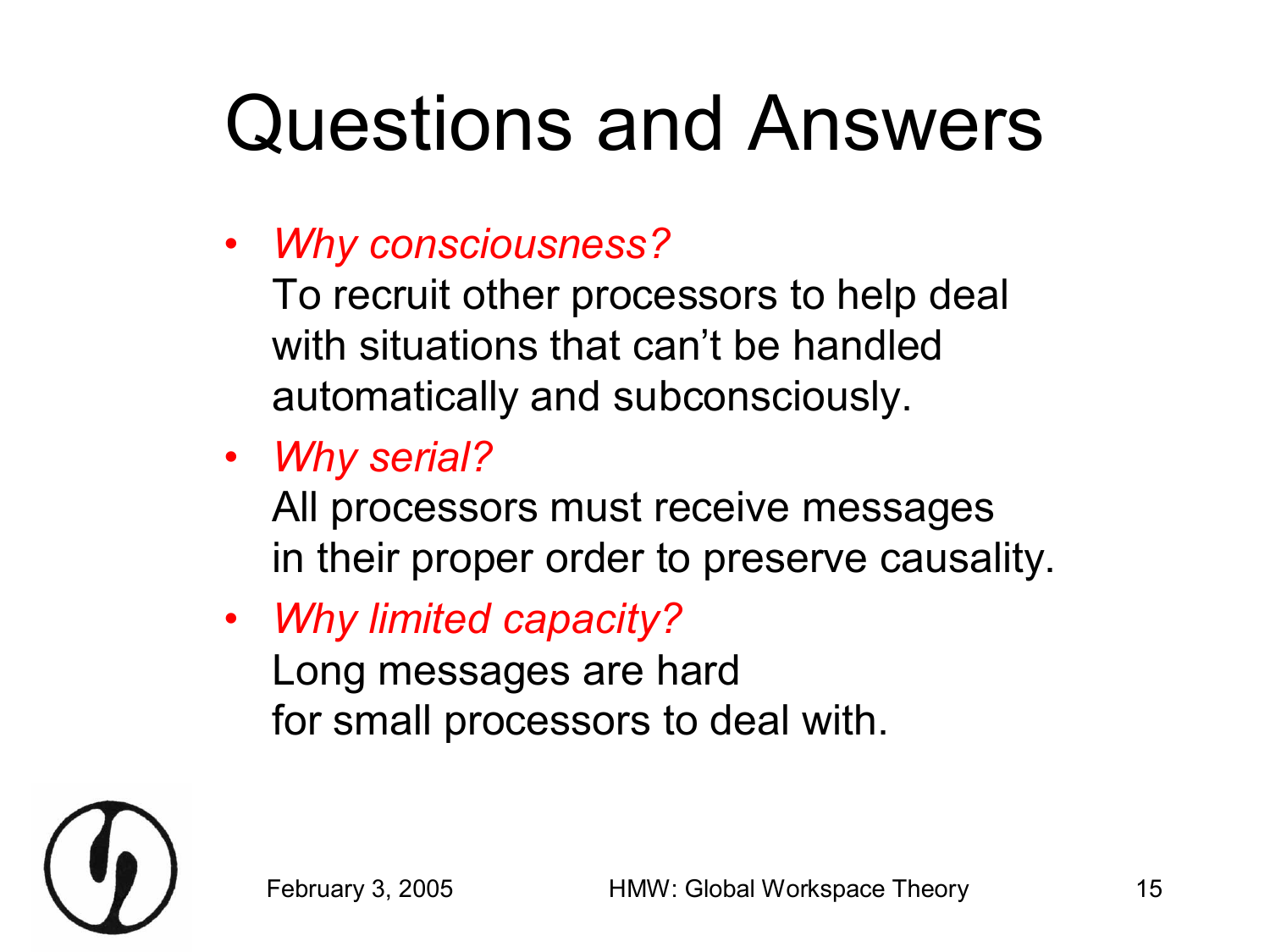### **Contexts**

- Unconscious contexts shape conscious experience
- Contexts—coalitions of processors
- Contexts include unconscious expectations unconscious intentions
- Similar to but not the same as
	- Frames
	- Scripts
	- Schemas
	- Semantic nets

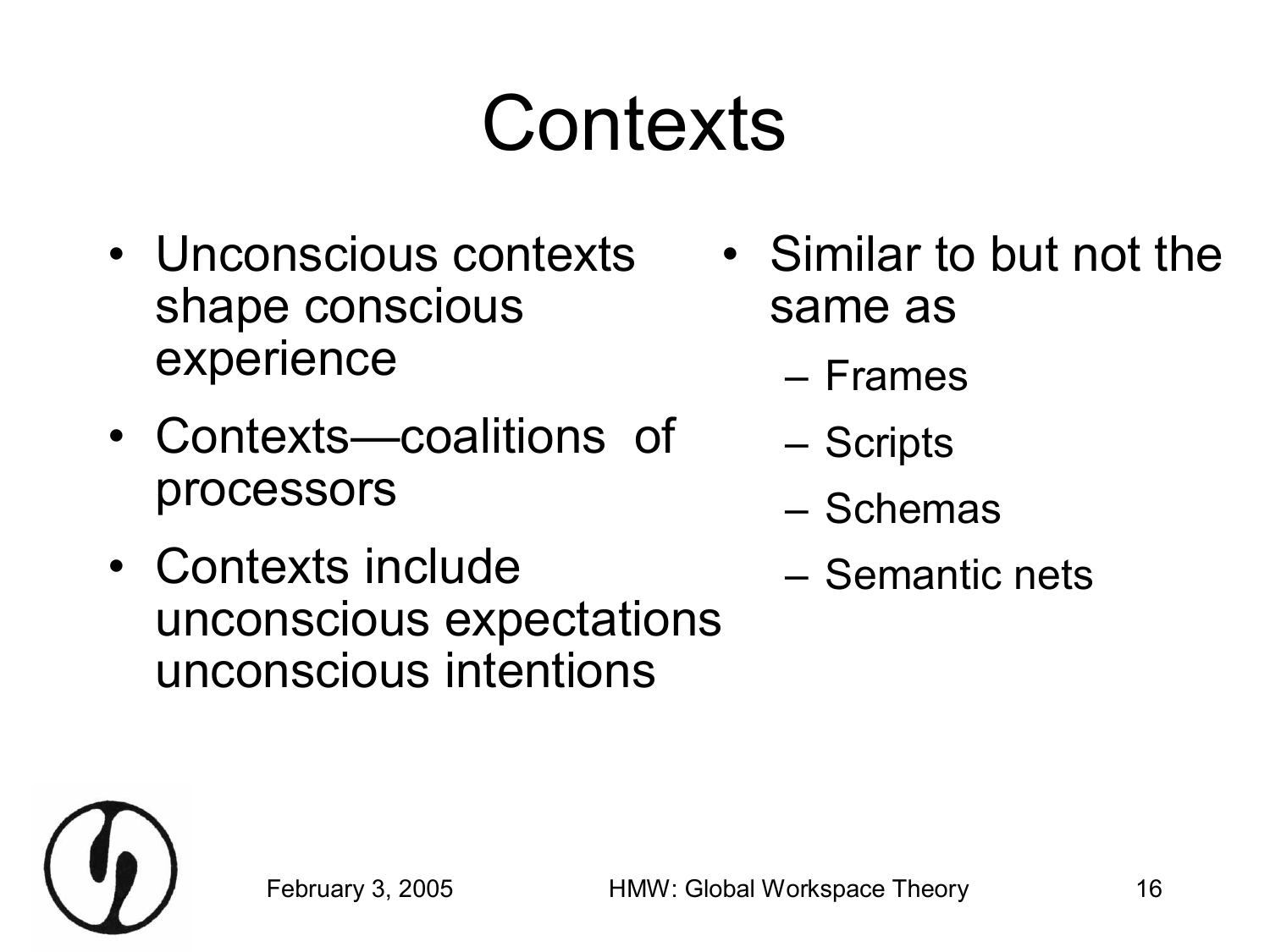# Types of Contexts

- Perceptual contexts
- Conceptual contexts
- Goal contexts
- Cultural contexts



February 3, 2005 HMW: Global Workspace Theory 17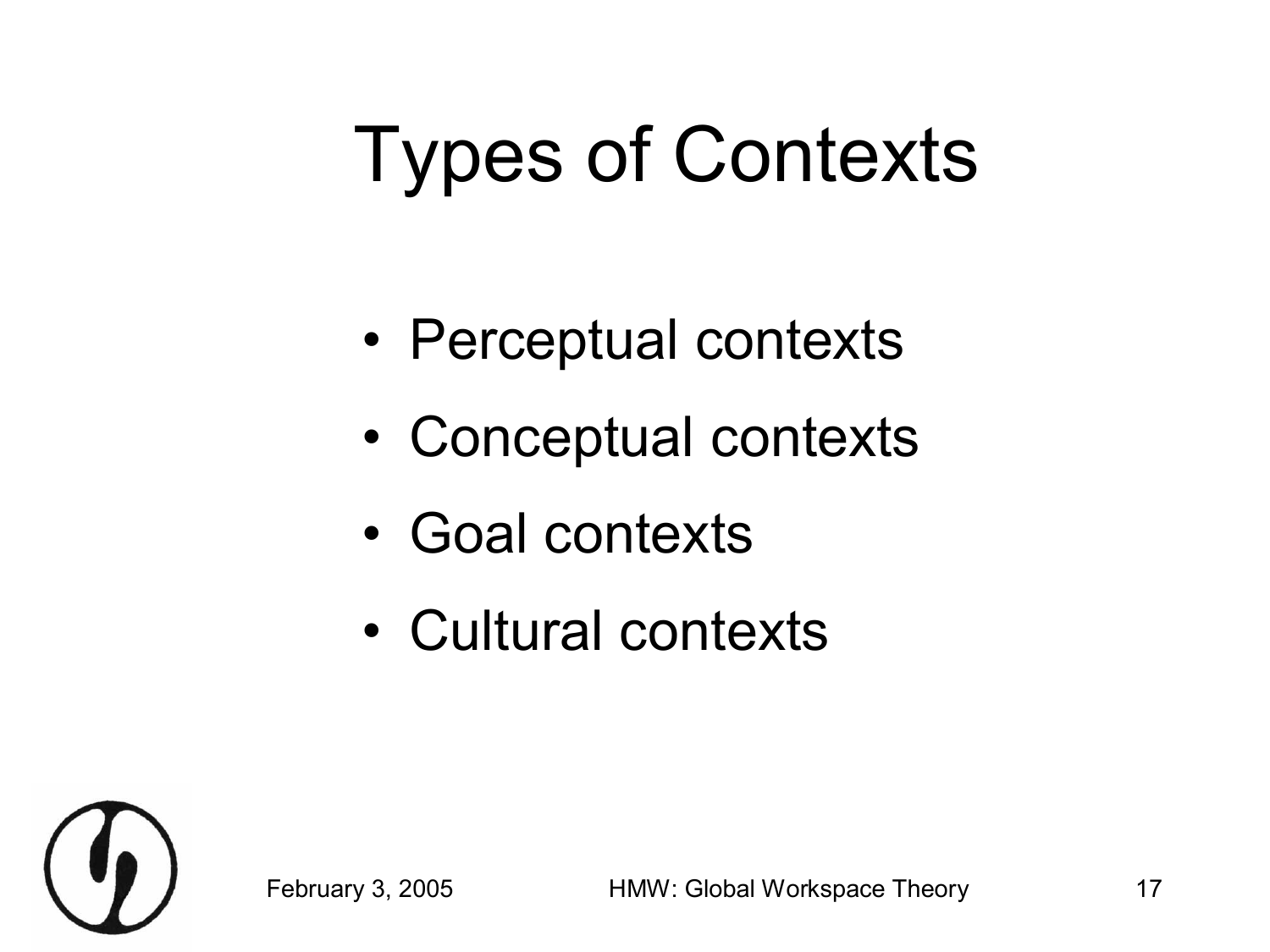#### Perceptual Contexts

- "... shape and define conscious perceptual experiences."
- Admiral Perry's ships
- [Gelb Effect—brightness](#page-18-0) from light attributed to surface color
- [Upside down picture of](#page-19-0) the mooncraters are seen as mountains
- [Hundreds of](#page-20-0) such effects are known

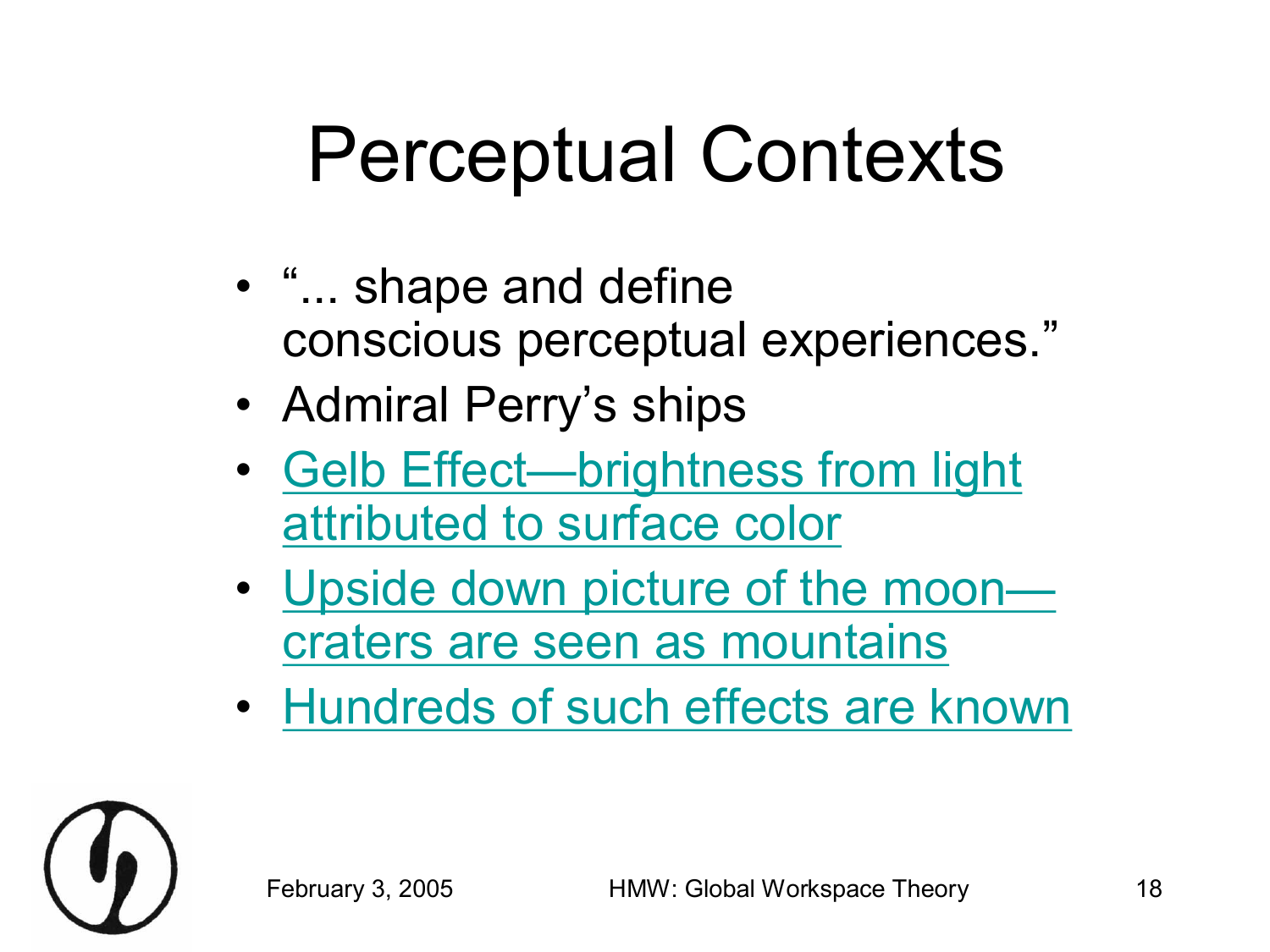<span id="page-18-0"></span>

Fig. 12. Concealed illumination experiment. The person who does not know about the spotlight will judge the black and the white discs to have equal brightness. A small piece of paper thrust into the light beam, however, makes it obvious that the left disc is black.

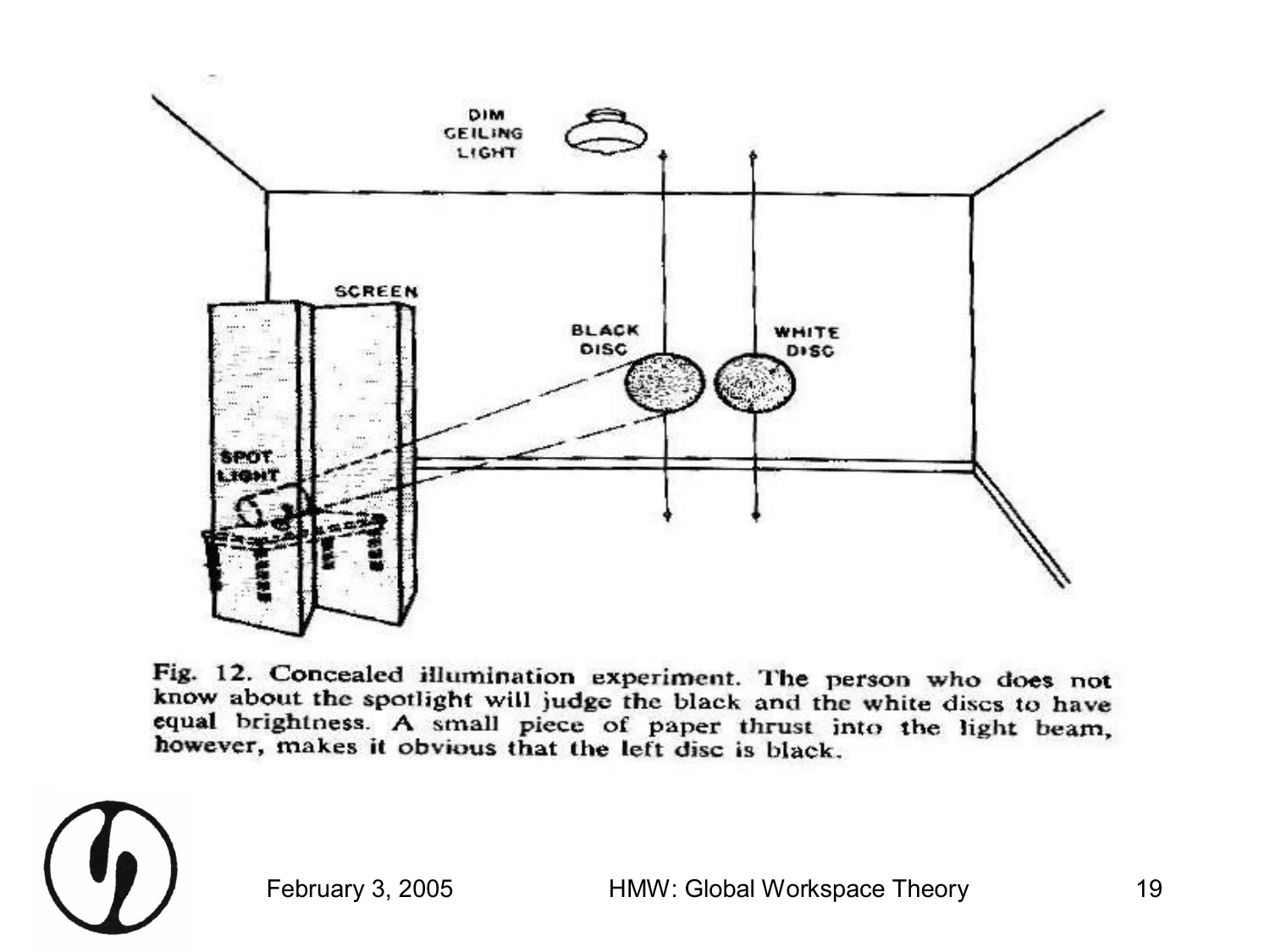#### Craters or Domes

<span id="page-19-0"></span>





February 3, 2005 HMW: Global Workspace Theory 20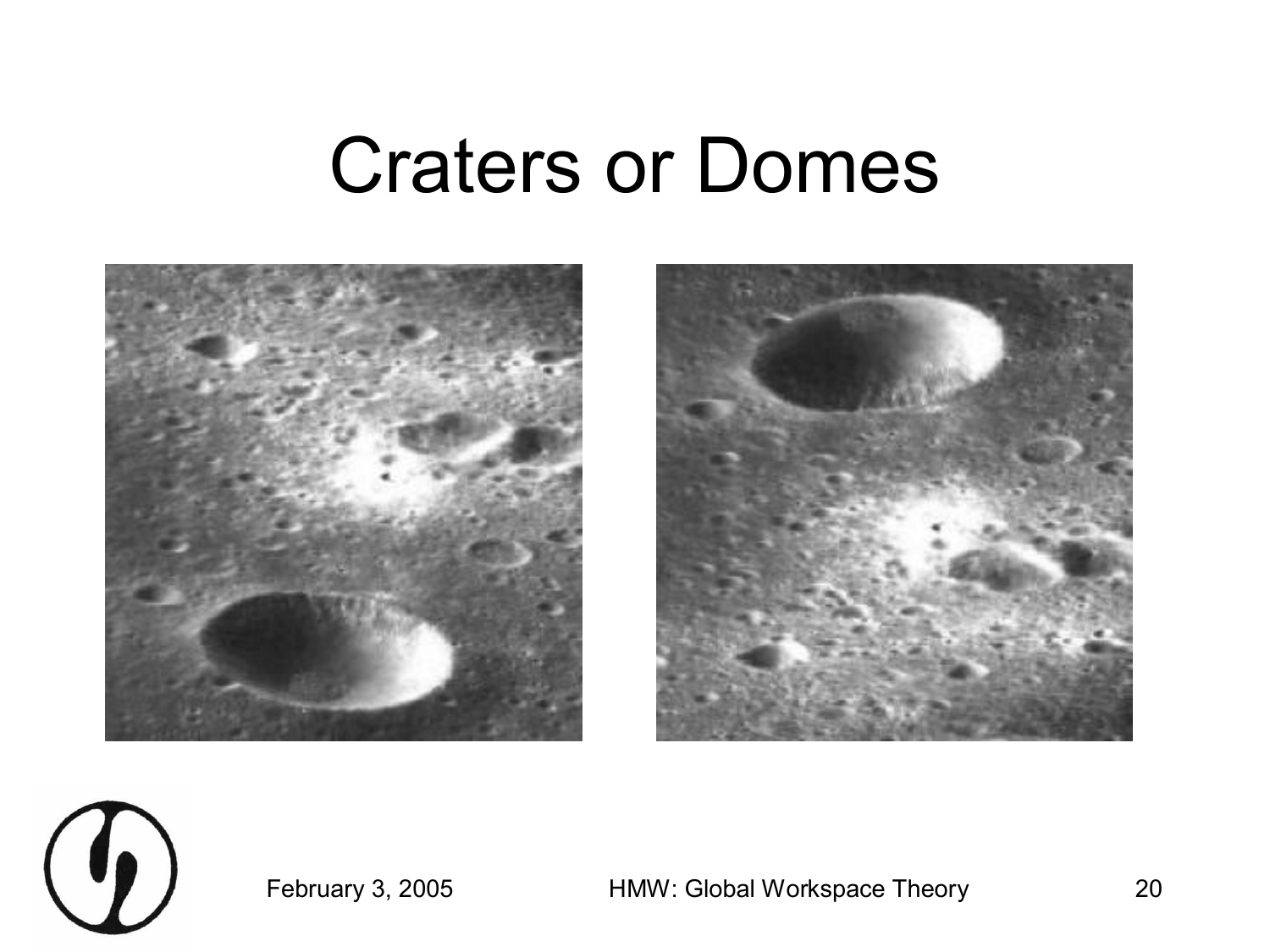# <span id="page-20-0"></span>Conceptual Contexts

- Word disambiguation
	- $-$  bank<sub>1</sub> vs.. bank<sub>2</sub>
	- "set" in the OED—75,000 words
- Humor results from a sudden change in conceptual contexts
- Stable presuppositions
	- Newtonian vs. Einsteinian mechanics
	- Darwin's theory
	- A generation must die off
- Business people talk of paradigm shifts

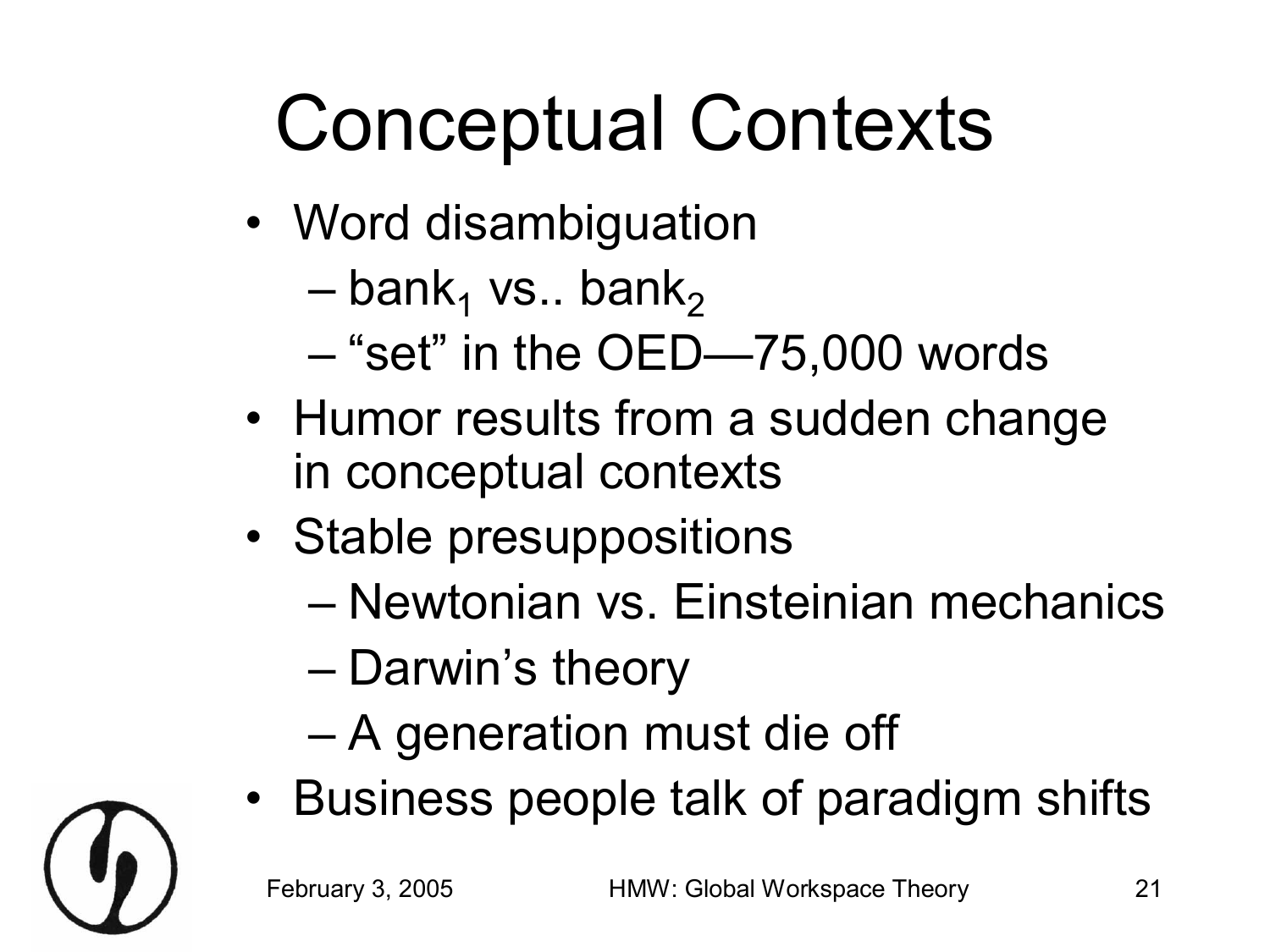#### Four Lines Puzzle



#### **Cover the nine dots with four straight line segments drawn without lifting your pencil.**



February 3, 2005 HMW: Global Workspace Theory 22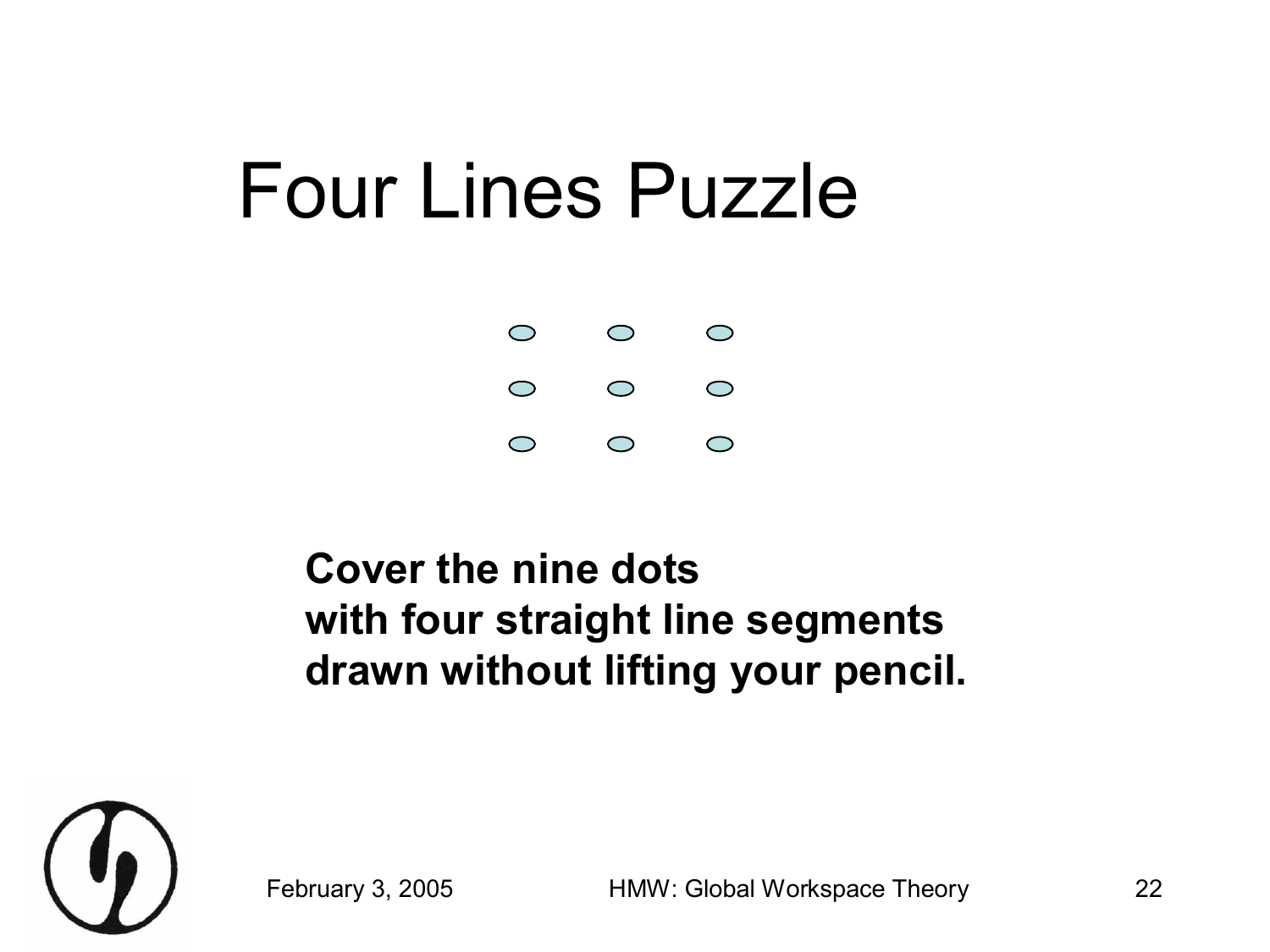#### Four Lines Puzzle Solution



#### **Requires a paradigm shift to allow lines outside of the conceptual boundary of the original dots.**



February 3, 2005 HMW: Global Workspace Theory 23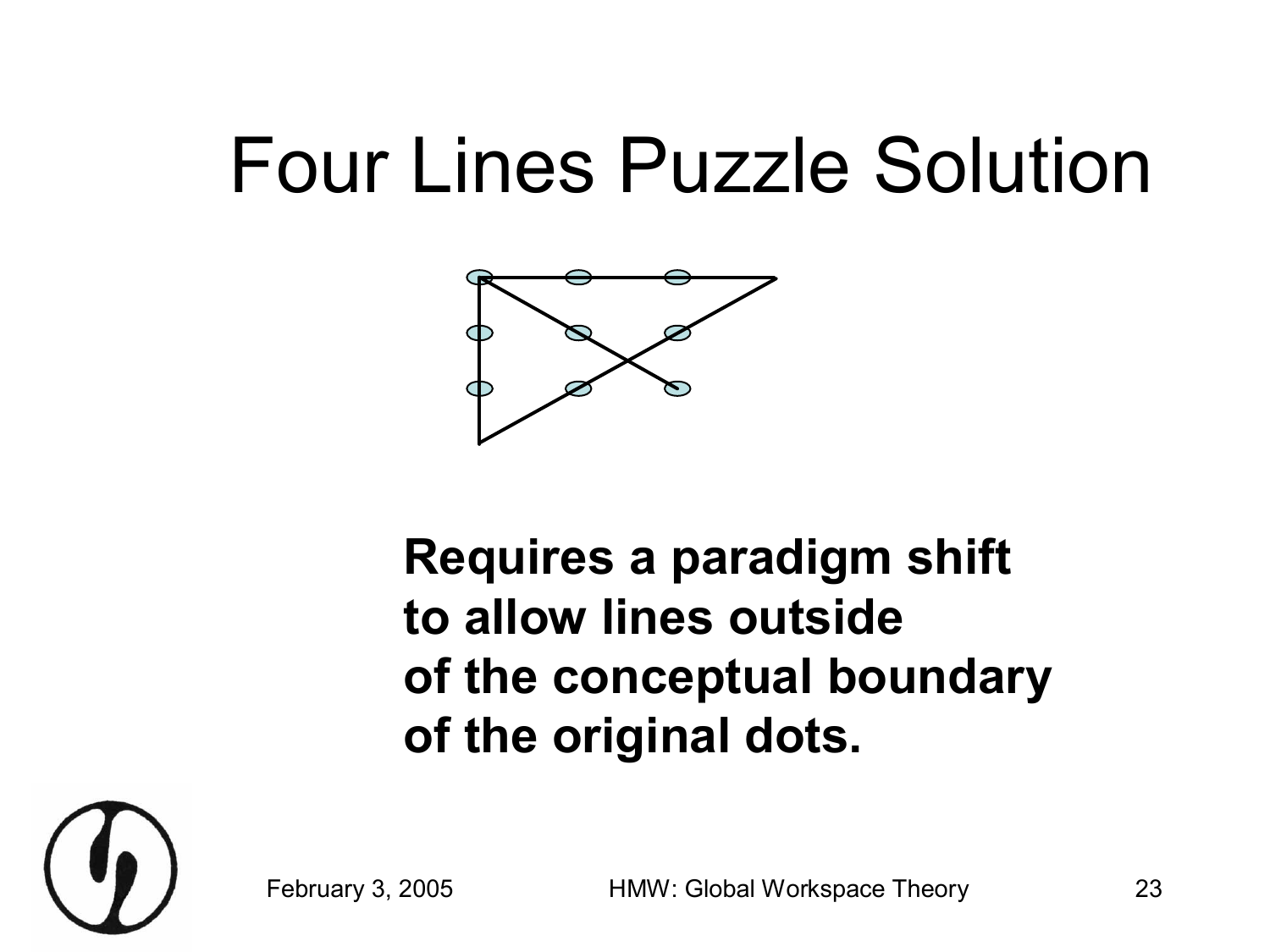# Goal Contexts

- Hungry, eat, go back to work sequence of two goal contexts
- Fire alarm while eating—new goal context
- Hierarchy of goal contexts
- Dinner with a potential customermore than one goal context simultaneously
- Hidden agendas—often hidden from ourselves
- Intentions

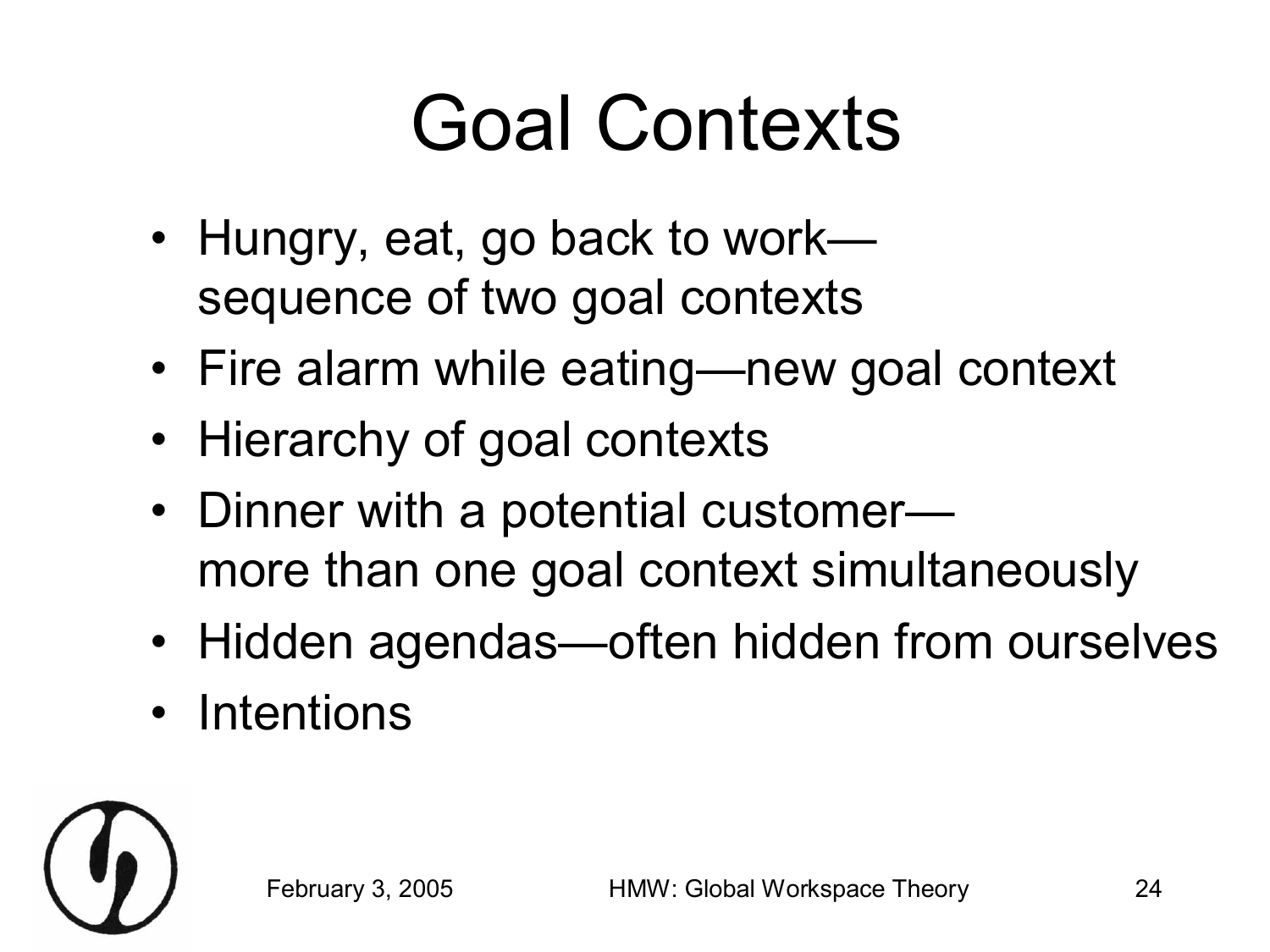#### Cultural Context

- Our roles in this classroom situation
- Much is unconscious
- Deviation from expected role draws attention (consciousness)
- Expectations

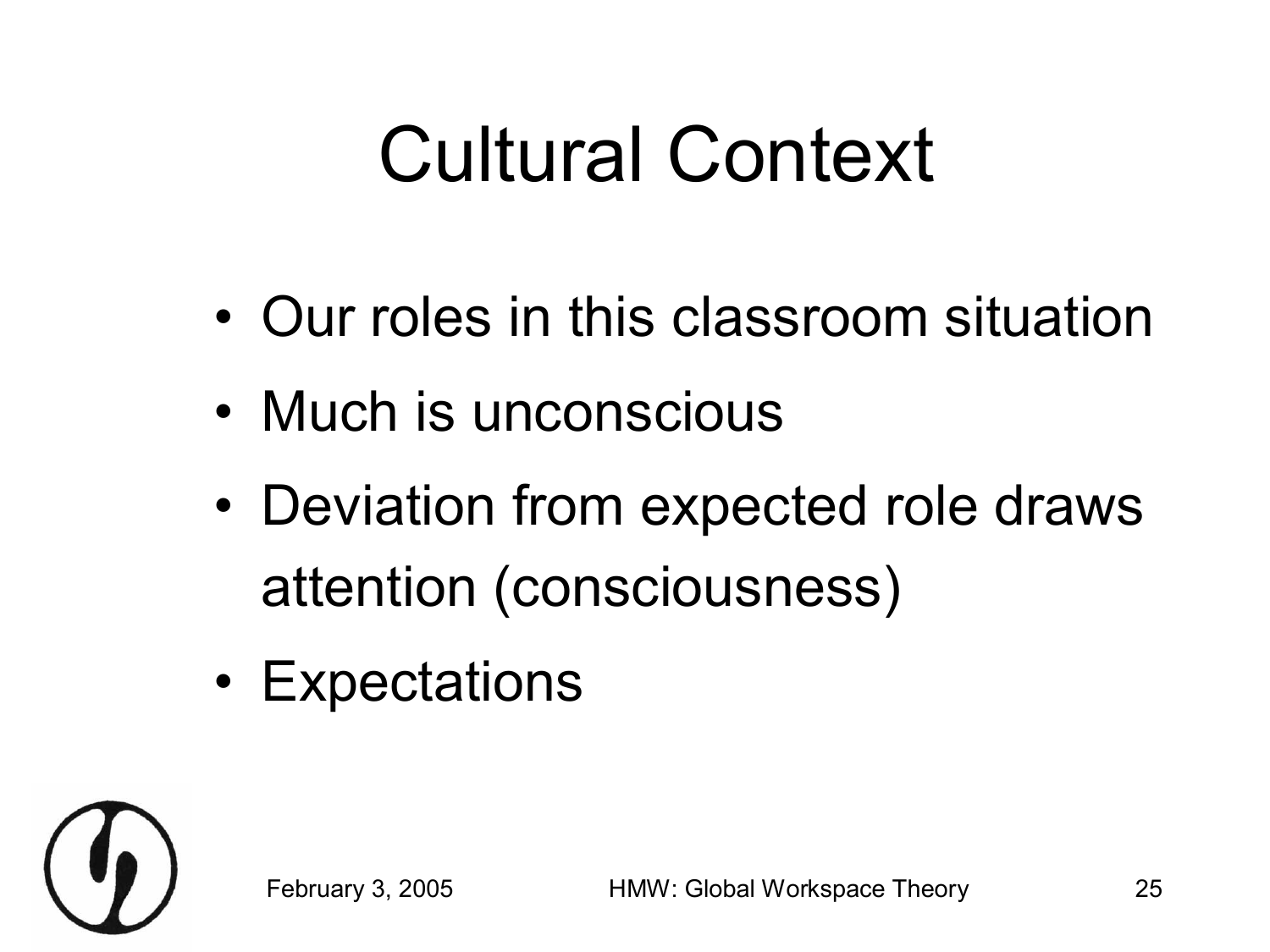# Reality

- The world doesn't come labeled and bar-coded
- We each create our own objects, our own concepts, our own reality
- "... many different contexts interact to create a single conscious interpretation of reality."

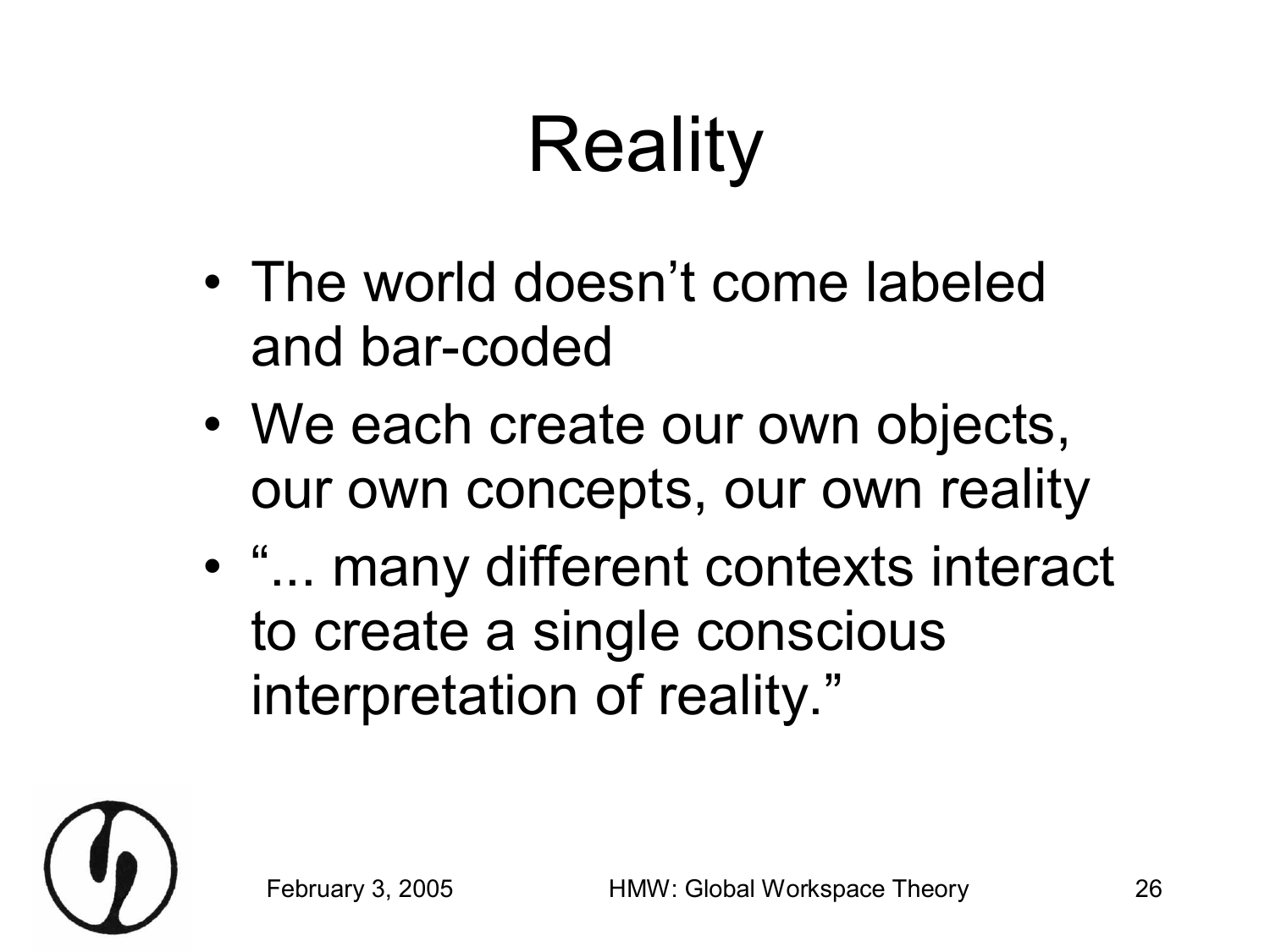#### Contexts at work

#### The Dominant Context Hierarchy:



February 3, 2005 HMW: Global Workspace Theory 27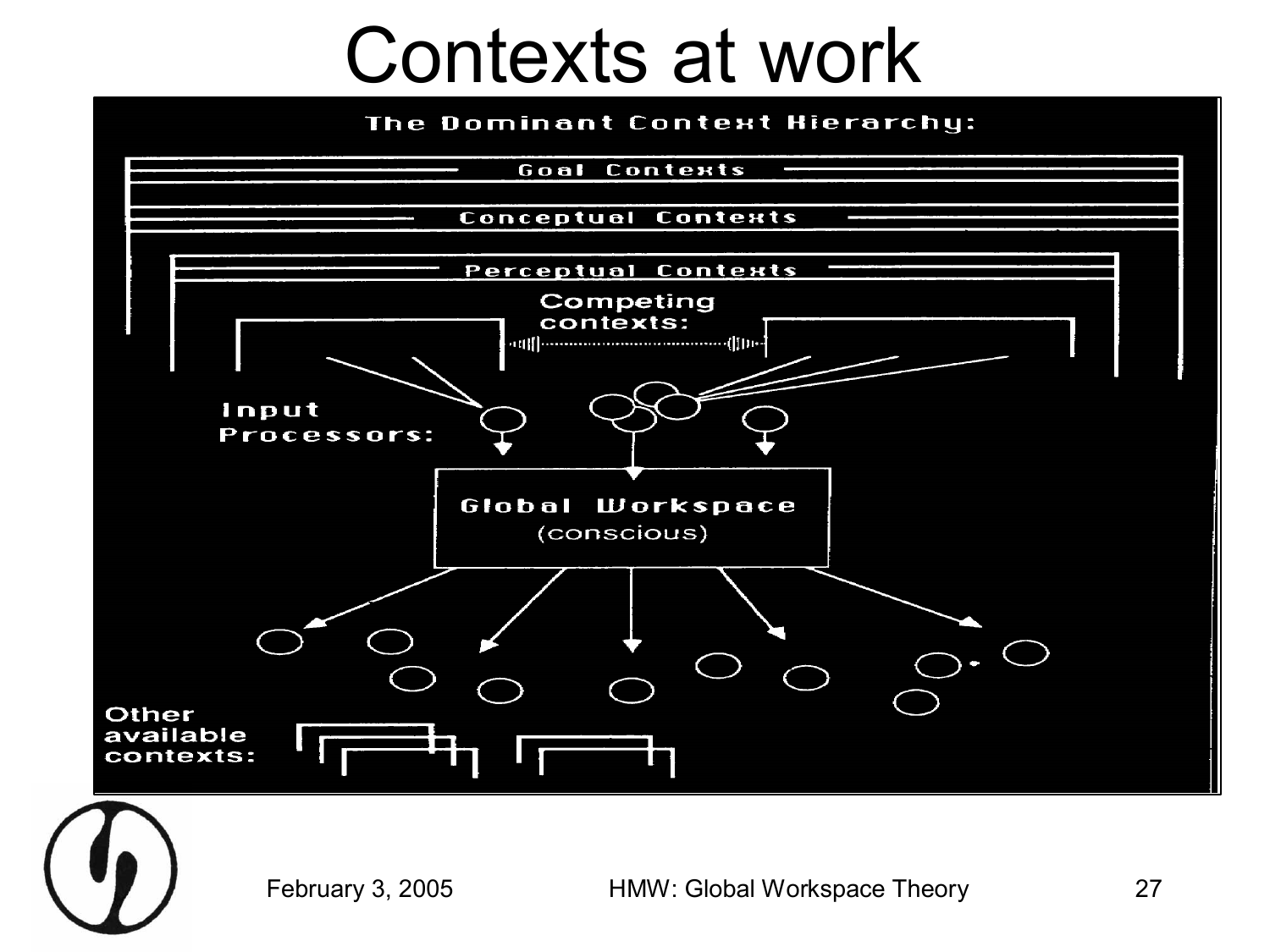# **Metacognition**

- Thinking about thinking
- Voluntary attention requires metacognition
- Self-monitoring (mindfulness)
- Skepticism

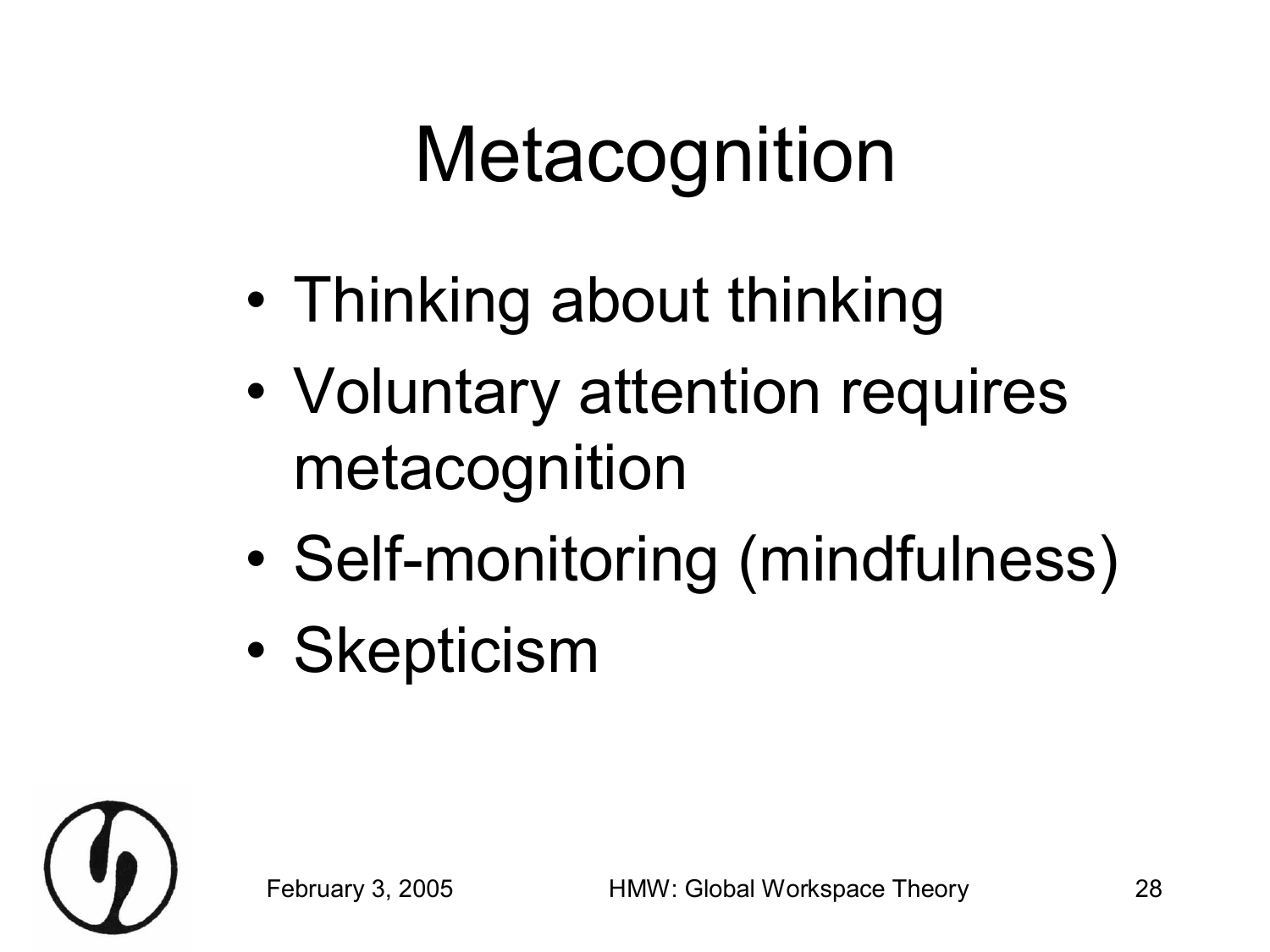# Voluntary Action

- James' ideomotor theory
- "... conscious goal images without effective competition serve to organize and trigger automatically controlled actions."
- Unconscious systems monitor and edit conscious goals
- "... voluntary action is tacitly edited action."
- Free will ?????

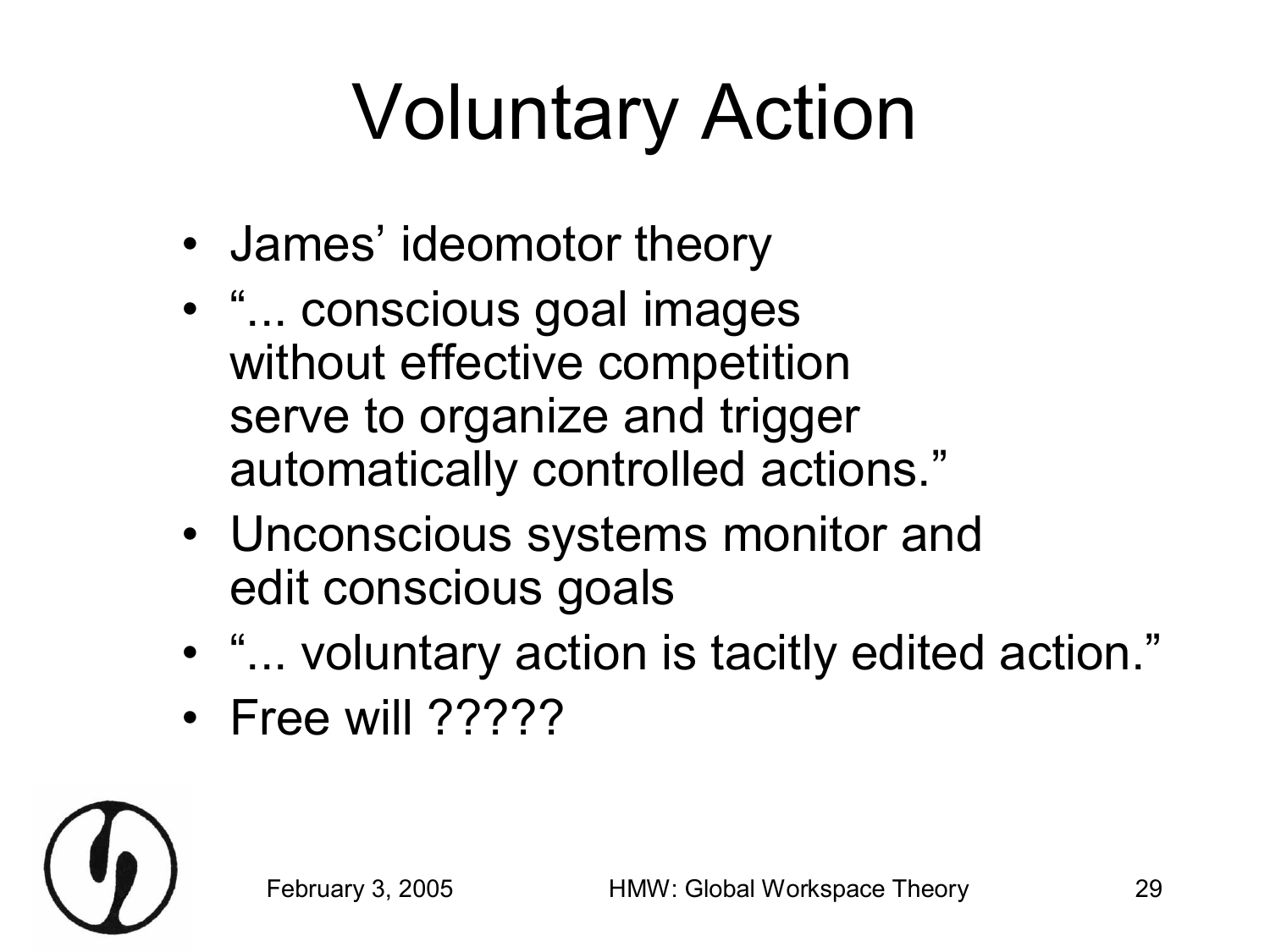# Learning

- Developing contexts that cause us to experience the same reality in new and different ways
- To learn anything we merely pay attention to it

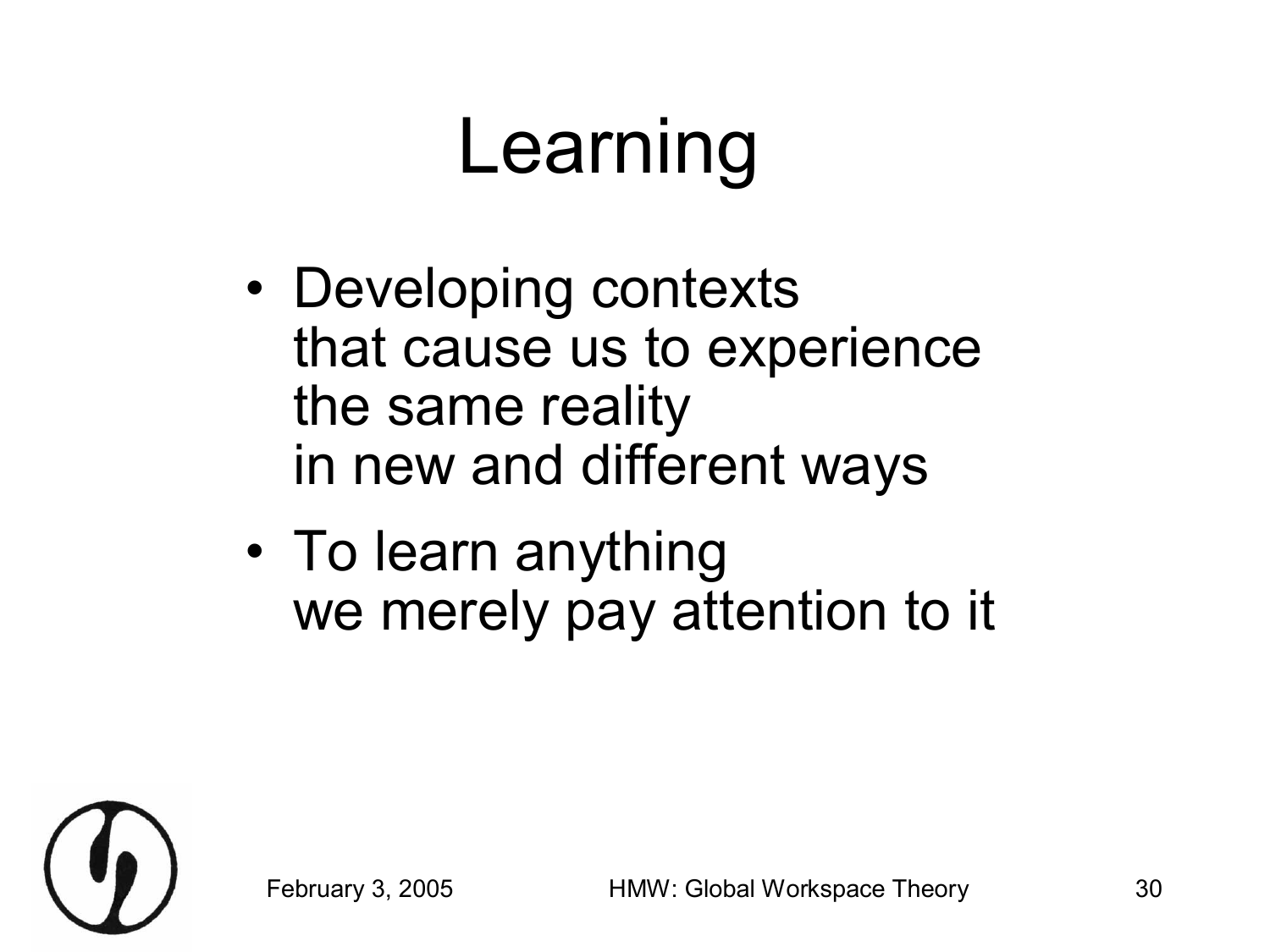### More of the Theory

- Self
- Attention—as a control mechanism for consciousness
- And much more

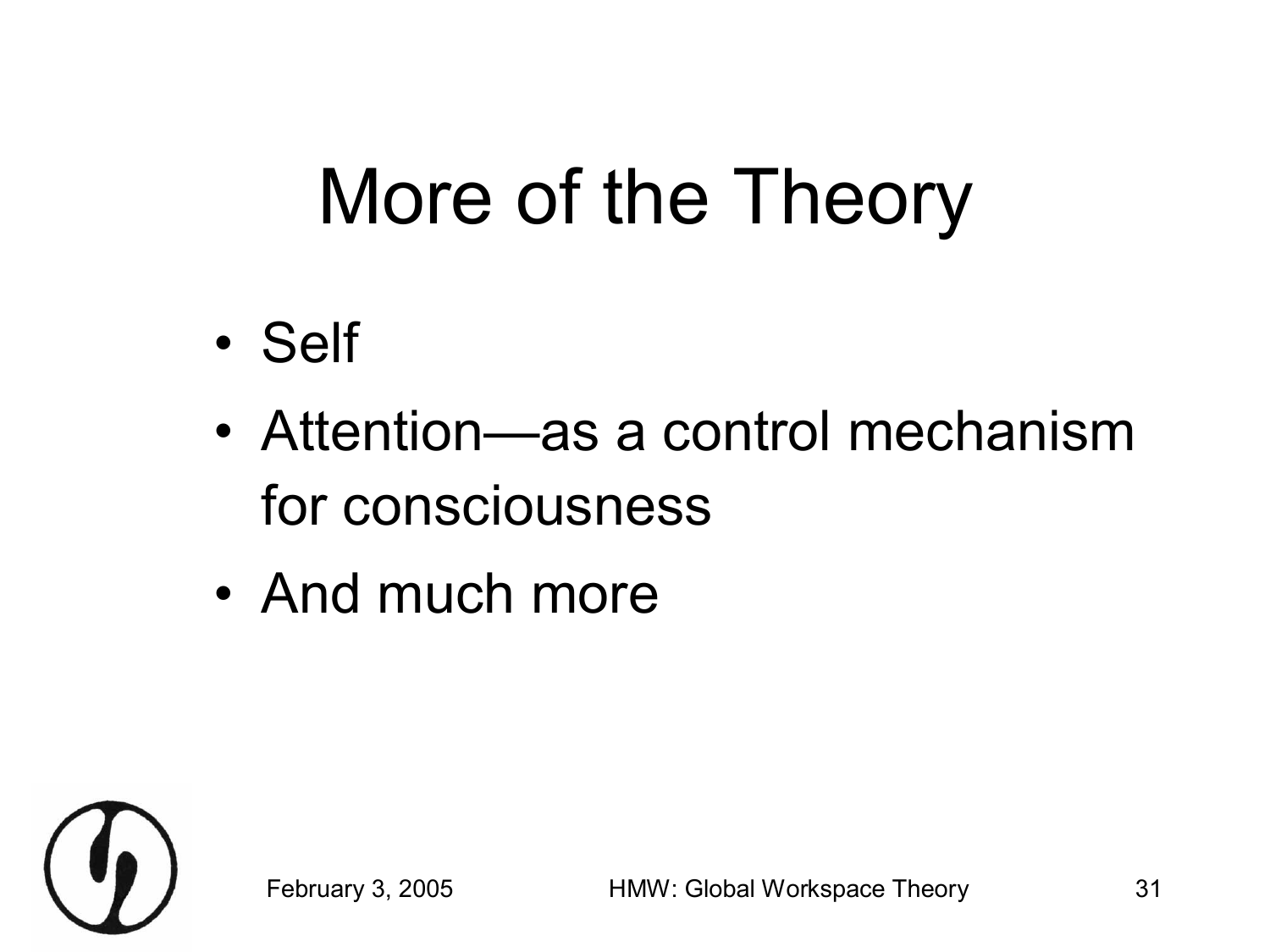# Consciousness is Functional

- A device for allocating resources
- Trade-off between organization and flexibility
- Organization for routine situations
- Flexibility in the face of novel conditions
- Consciousness helps to optimize this trade-off

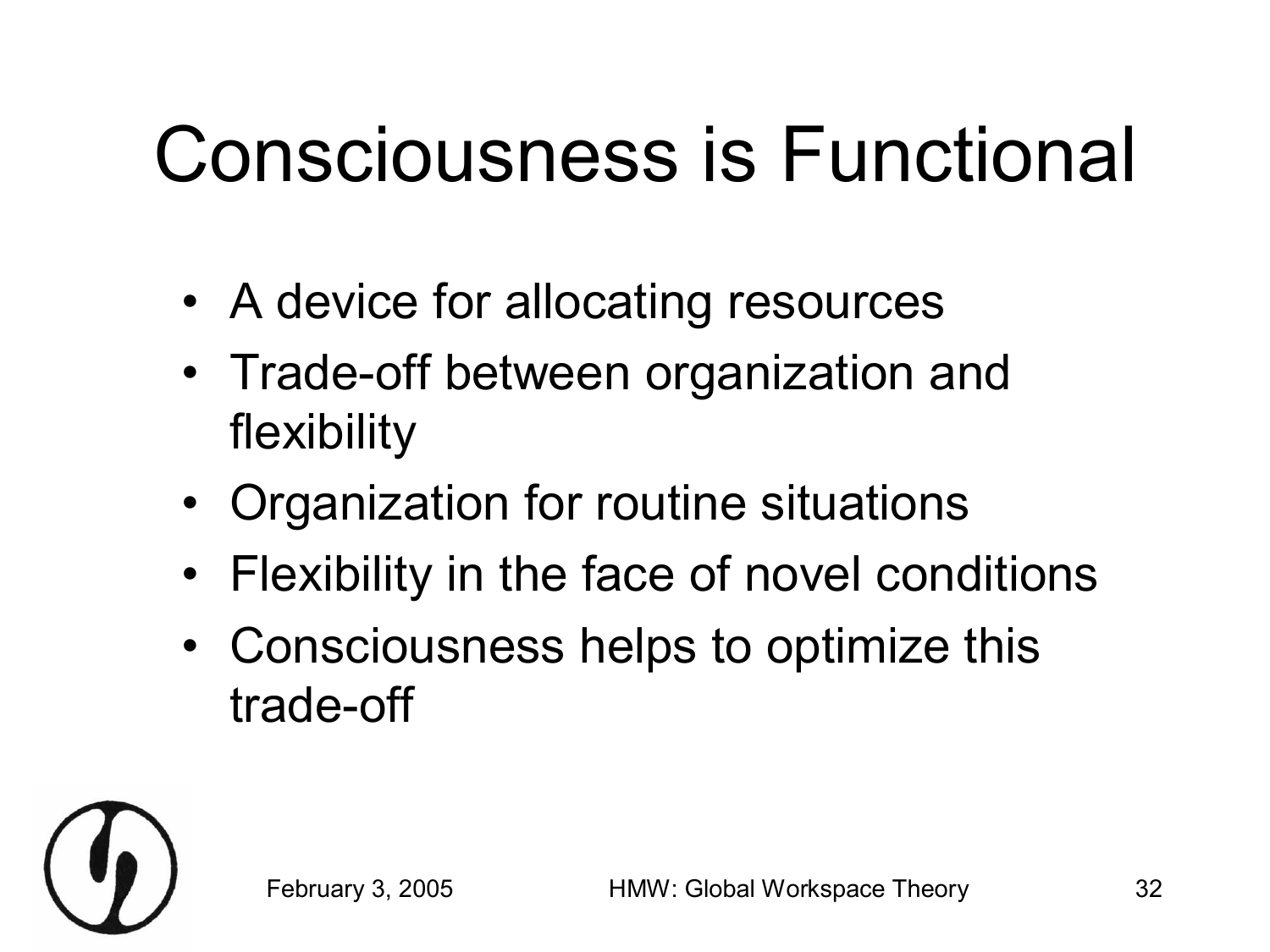# Some specific functions

- Dealing with ambiguities, as in language
- Adapting to novel, significant events
- Monitoring and editing conscious content
- Conscious goals recruit help in carrying out mental or physical actions
- Voluntary control of attention
- Making decisions that are problematic for our unconscious systems
- Partial matching of conscious content allows analogical reasoning
- Conscious imagery and inner speech allow metacognitive reflection and control
	- Self-system maintains stability under changing internal and external conditions

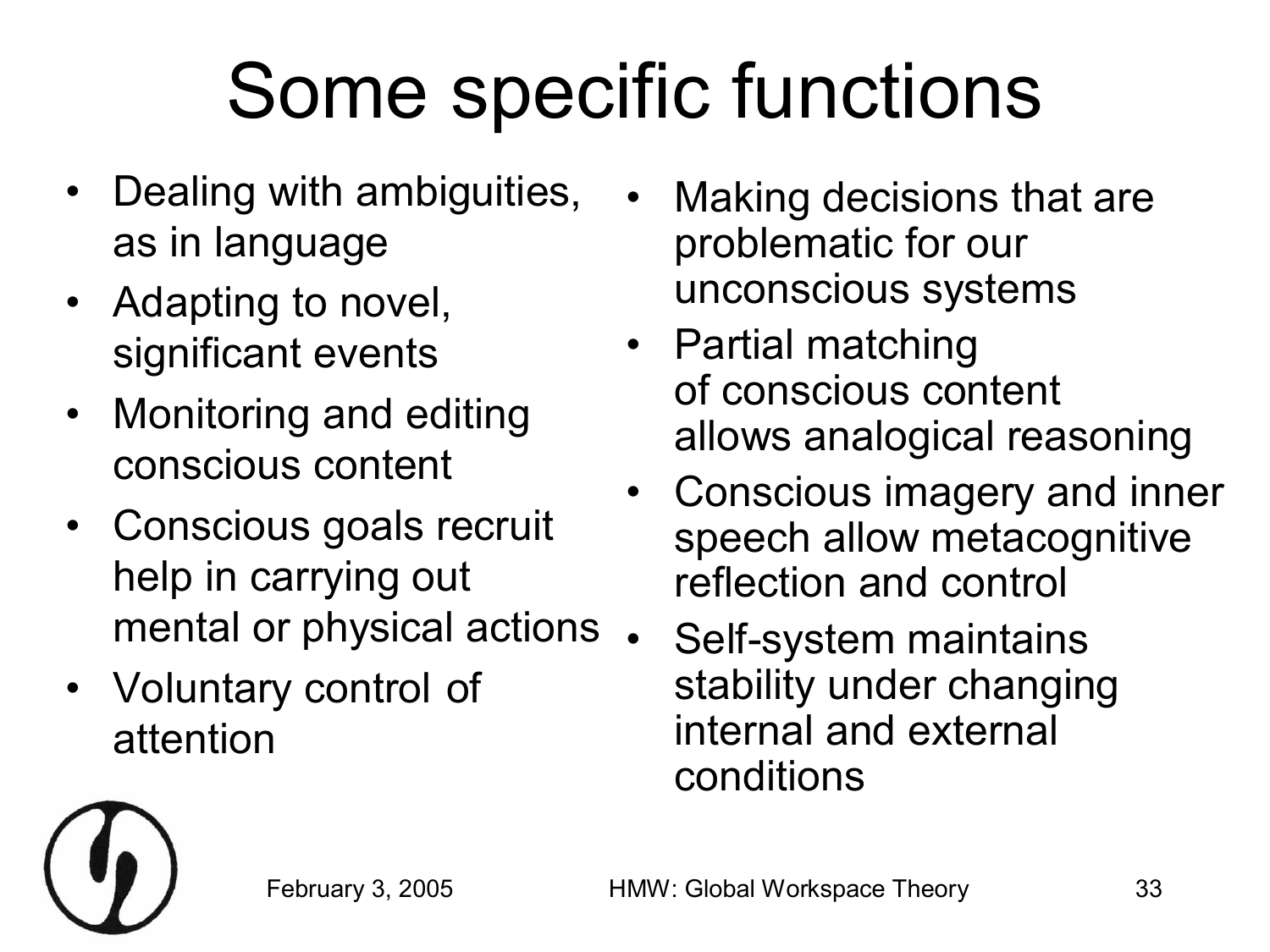# Readings

- Read about Global Workspace Theory in
	- Baars, B. J. 1988. *A Cognitive Theory of Consciousness*. Cambridge: Cambridge University Press.
	- Baars, B. J. 1997. *In the Theater of Consciousness*. Oxford: Oxford University Press.